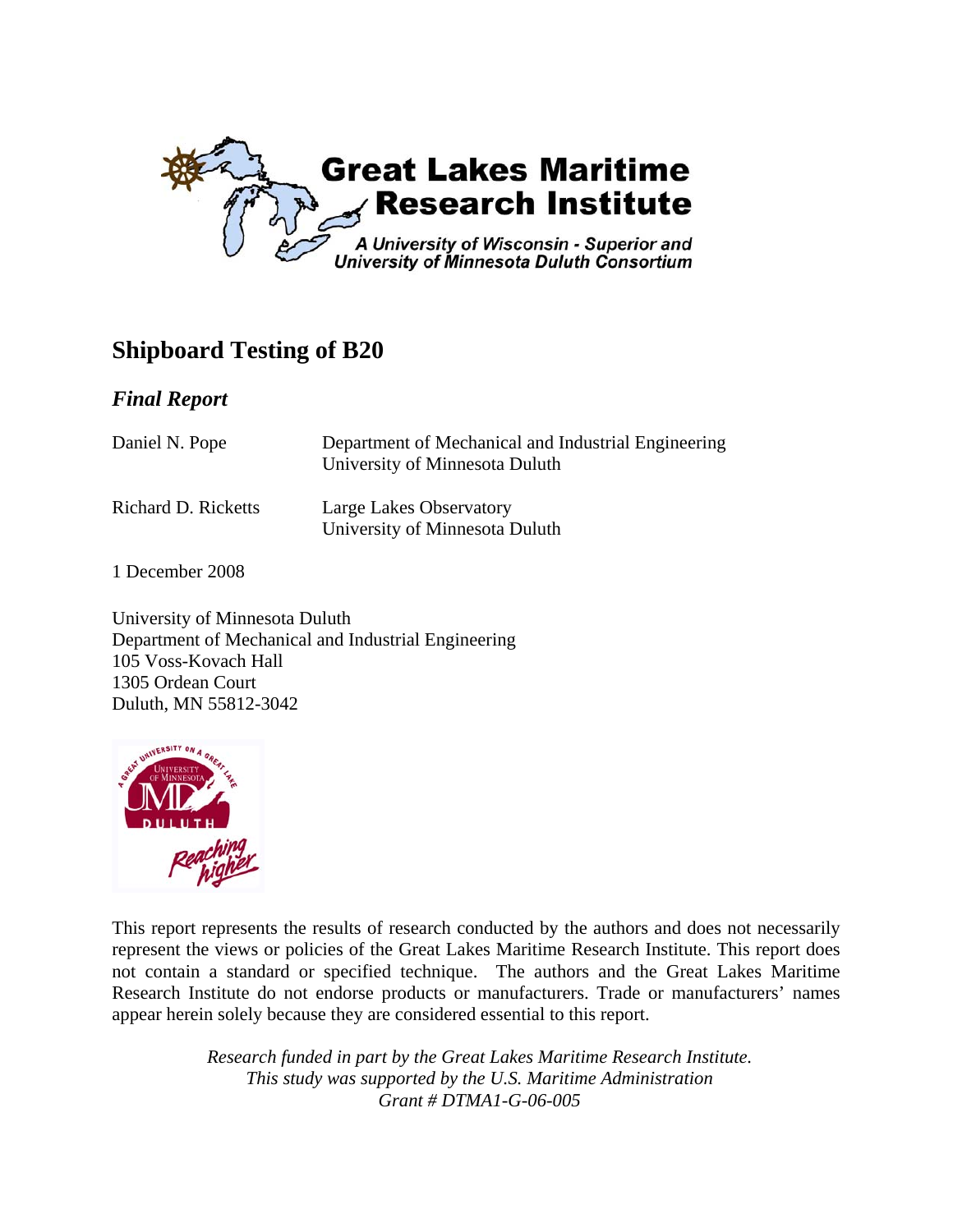## **Table of Contents**

| Main Engine Fuel Flow Rate, Main Engine Exhaust Temperature, and Emissions Data |
|---------------------------------------------------------------------------------|
| <b>Fuel Filter Change Log</b>                                                   |
| <b>Data Logger Inputs and Outputs</b>                                           |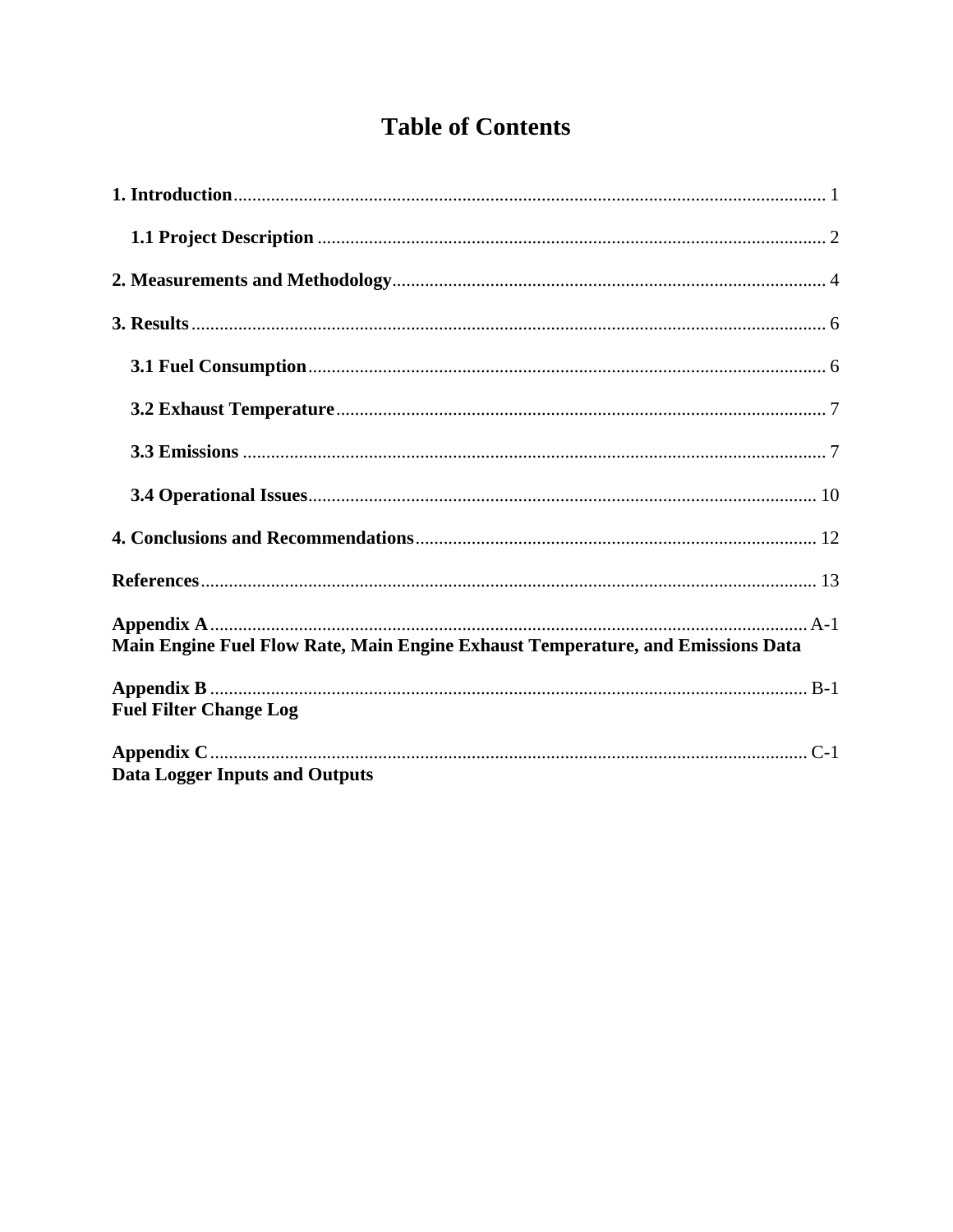## **List of Figures**

| Figure 3: Engineer's station in bosun's locker of Blue Heron. Computer monitor displays the<br>real-time measurements from the data acquisition system using dial indicators. Three gauges for<br>monitoring the fuel consumption of the main engine and the two generators are located below the |
|---------------------------------------------------------------------------------------------------------------------------------------------------------------------------------------------------------------------------------------------------------------------------------------------------|
|                                                                                                                                                                                                                                                                                                   |
|                                                                                                                                                                                                                                                                                                   |
|                                                                                                                                                                                                                                                                                                   |
|                                                                                                                                                                                                                                                                                                   |
|                                                                                                                                                                                                                                                                                                   |
|                                                                                                                                                                                                                                                                                                   |
|                                                                                                                                                                                                                                                                                                   |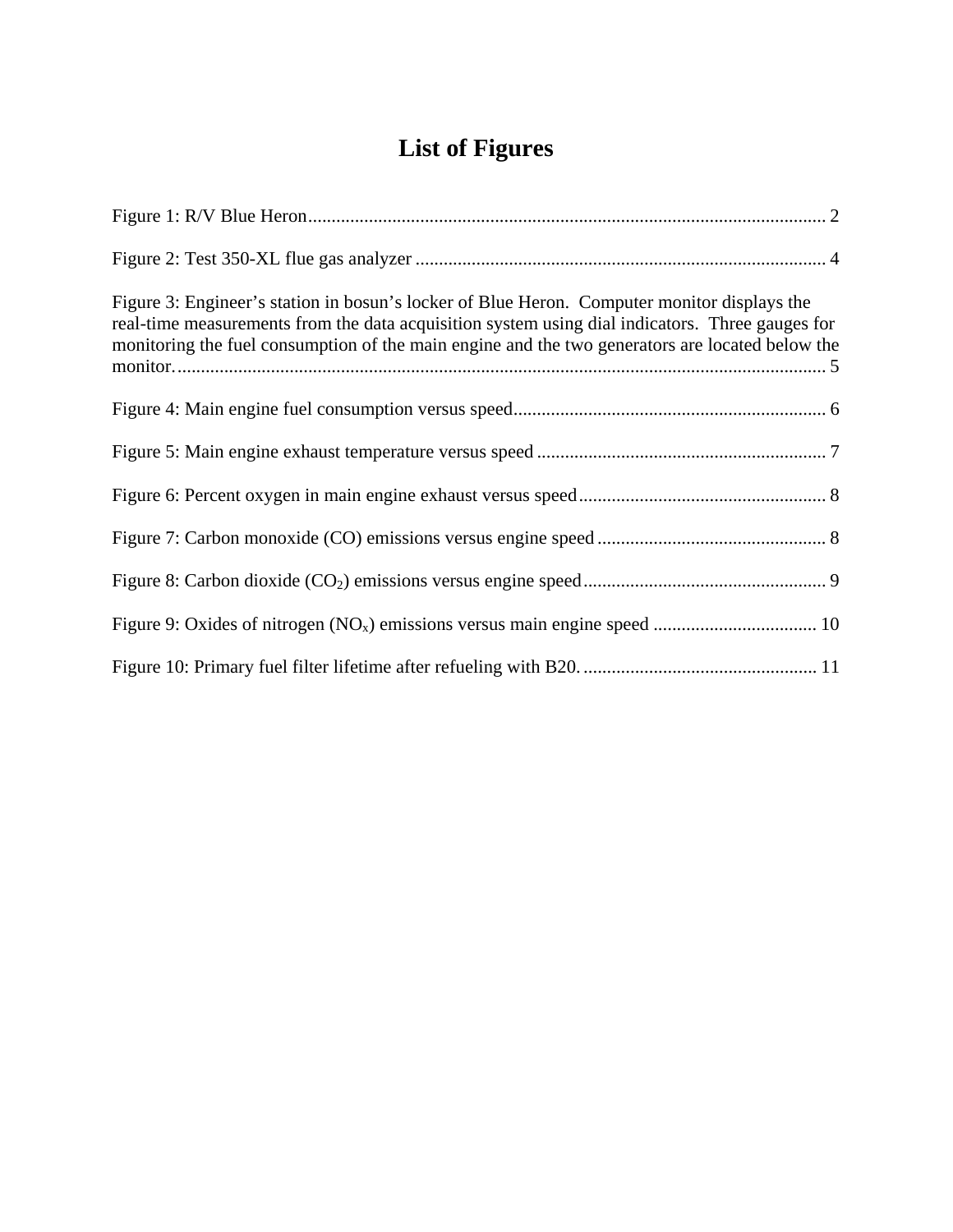## **Executive Summary**

Main engine emissions and fuel consumption were monitored on the University of Minnesota Duluth (UMD) research vessel Blue Heron from 14 May 2008 to 30 October 2008. Two different primary fuels were used during the test period; no. 2 diesel and B20 (a mixture of 20% biodiesel and 80% diesel). The goals of the project were to determine the change in emissions and fuel consumption associated with switching from no. 2 diesel to B20 and to investigate any operational issues, including material compatibility, that are associated with the use of B20.

 R/V Blue Heron, which is the test platform for the study, is an 86-foot-long former Grand Banks fishing trawler operated by the Large Lakes Observatory (LLO) at UMD. The diesel-powered systems on board include the main engine (CAT 3508 TA) and two generator sets (CAT 3304 and CAT C4.4 DITA). A data acquisition system and associated equipment were installed on the ship to continuously monitor and log the following parameters during main engine operation: main engine speed (RPM's), exhaust temperature, exhaust pressure, fuel consumption, and emissions (HC, CO,  $O_2$ , CO<sub>2</sub>, NO<sub>x</sub>). The fuel consumption for both generator sets is also monitored and recorded. Main engine speed, exhaust temperature, and exhaust pressure are recorded every 2 seconds, fuel consumption is recorded every 5 seconds, and the emissions are recorded in 30 second intervals.

Testing with no. 2 diesel occurred from 14 May 2008 to 20 July 2008. B20 was used as the primary fuel from 21 July 2008 to 30 October 2008. The Blue Heron has refueled with B20 three times, July 21, August 25, and September 22, taking on about 2000 to 2500 gallons during each refueling. The refueling process for the Blue Heron is complicated by the fact that B20 is not readily available locally. The B20 is mixed at the refinery while it is being loaded into a large tanker truck. The B20 is then transferred from the large tanker truck to a small tanker truck for final delivery to the Blue Heron at the pier. The additional steps in the refueling process increase the likelihood of contamination of the fuel.

Data available in the literature for dynamometer tests conducted with on-road diesel engines using B20 shows a decrease in unburned hydrocarbons (HC), carbon monoxide (CO), and particulate matter (PM) emissions, and a slight increase in oxides of nitrogen  $(NO<sub>x</sub>)$  emissions when compared to no. 2 diesel. Dynamometer tests are conducted under controlled conditions and generally consist of two types; constant speed with a varying load, and constant load with a varying speed. Neither of these two tests can be recreated onboard a ship that is underway. Thus, a direct comparison between the on-road engine tests from the literature and the current test is problematic. The data presented in the current study was analyzed based on main engine speed. The main engine speed is related to, but is not equivalent to, the load on the engine. There are other factors that cause variations in the load on the main engine at a given speed such as current, sea state, and wind velocity. No attempt was made to separate out the effect of these additional factors on the data. The data was time-averaged over periods when the main engine was operated at constant speed. These periods ranged from 10 minutes to several hours.

The data for main engine fuel consumption and oxides of nitrogen  $(NO_x)$ , oxygen  $(O_2)$ , carbon monoxide (CO), carbon dioxide ( $CO<sub>2</sub>$ ), and unburned hydrocarbons (HC) emissions were analyzed as a function of main engine speed in revolutions-per-minute (RPM). A majority of the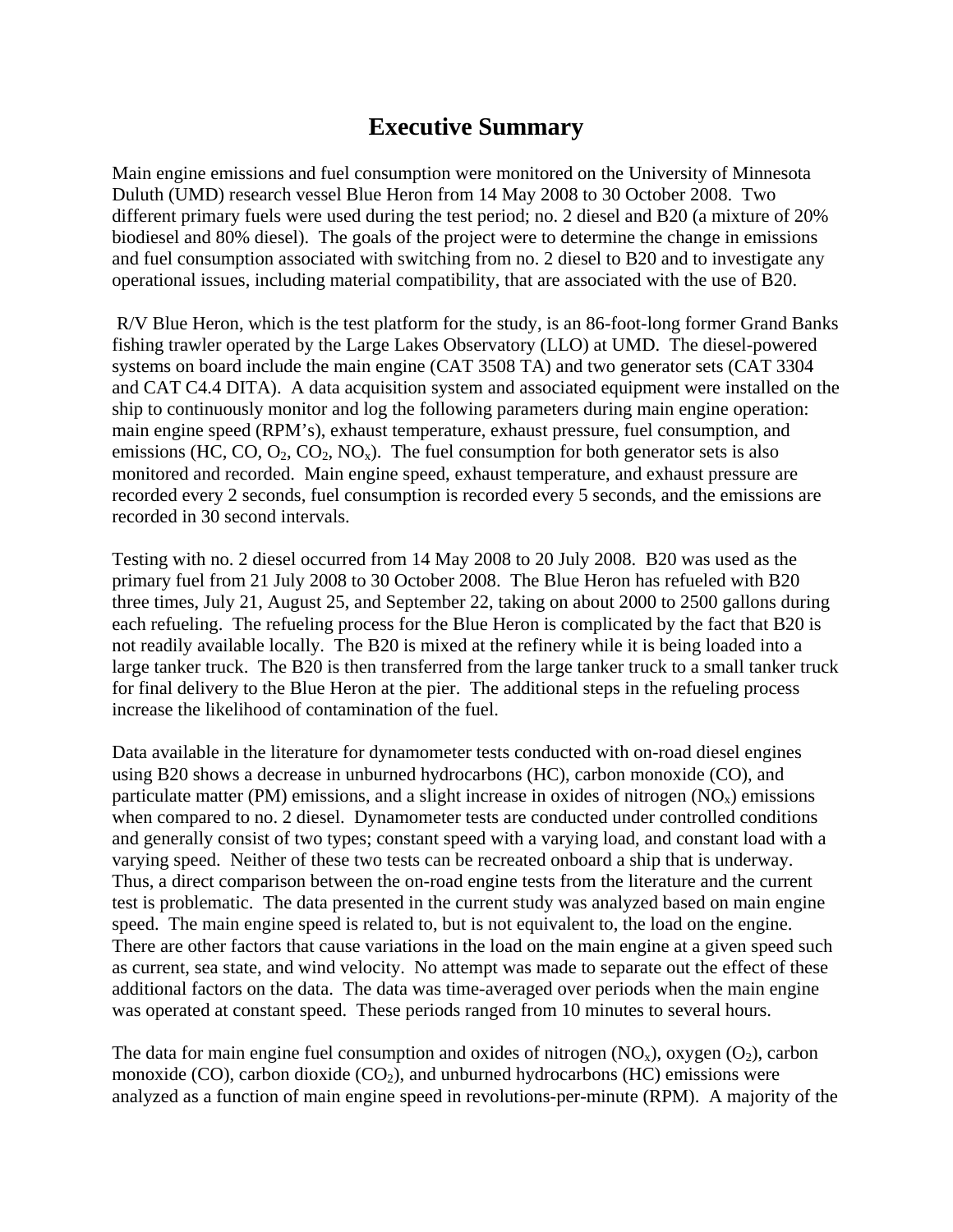data points fell within two speed ranges; 400 to 700 RPM and 1000 to 1400 RPM. The lower operating speeds are consistent with cruising and "trolling" during research operations and the higher speeds are consistent with high-speed transit at, or near, full throttle. General trends observed in the data include the following:

- B20 and diesel usually exhibited similar fuel consumption rates, as expected.
- Some of the higher RPM data points indicated a higher rate of fuel consumption for B20 when compared to diesel. These higher readings for B20 are believed to be caused by clogging of the fuel filter, which can cause higher readings from the fuel log systems.
- Soundings taken of the fuel tank and a review of the amount of fuel taken onboard during refueling indicated a similar rate of fuel consumption for B20 and diesel.
- NO<sub>x</sub>,  $O_2$ , CO, and CO<sub>2</sub> emissions were similar for both B20 and no. 2 diesel use at the same engine speed.
- All of the emissions data were consistent with expected trends for diesel engine operations.
- HC emissions are expected to be very small for a diesel engine operating at a constant engine speed. The emissions analyzer employed in the current study only registered HC emissions during evolutions involving rapid and large changes in engine speed. The inability to measure any HC emissions at steady operating conditions may be due to instrument accuracy (which for HC emissions is less than 400 ppm), instrument response time, or the location of the emissions probe.

One of the goals for the current study was to investigate any operational issues involved with the use of B20. No material compatibility issues were observed over the period July 21 to October 30 when B20 was used as the primary fuel. However, there was a significant decrease in the operational lifetime of the primary fuel filter when using B20. The Blue Heron uses a 2-micron Racor filter as its primary fuel filter. The filter is replaced when the fuel pressure drops to below 50 psi when the engine is at full throttle. When no. 2 diesel is used, the first fuel filter installed after refueling sometimes exhibits a shortened lifetime, on the order of hours. This has been attributed to contaminated fuel in the past. Subsequent fuel filters have typical lifetimes from 100 to 200 hours. The use of B20 resulted in a very short fuel filter lifetime (on the order of hours) for the first fuel filter installed after refueling, with filter lifetime gradually increasing for each subsequent filter. In some cases, the filter lifetime eventually increased to 100 to 200 hours. Several factors may contribute to the observed behavior, including, but not limited to, "cleaning" of the fuel system by the biodiesel component in B20, the use of a fine (2-micron) primary fuel filter, and the complicated refueling process employed for B20 which may have resulted in contamination of the fuel.

The data acquisition system employed in the present study will allow for continued monitoring of emissions and fuel consumption on the Blue Heron. Two issues that have been noted are the inability to measure HC emissions (except during engine transients) and the reduction in filter lifetime observed when using B20. Future work will focus on resolving these issues.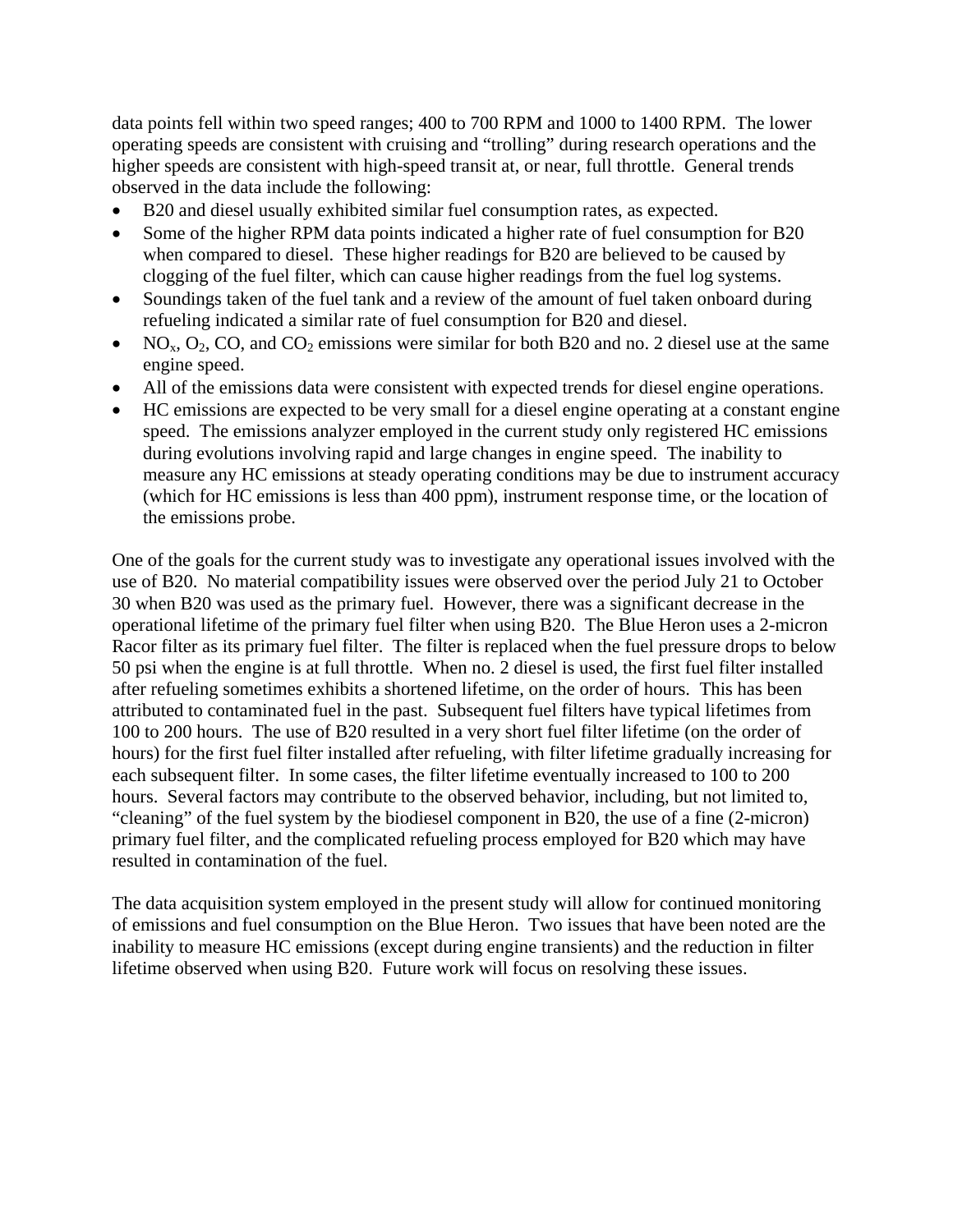#### **1. Introduction**

Extensive testing of on-road diesel engines using varying percentages of biodiesel has shown a decrease in most emissions when compared to no. 2 diesel fuel [1]. Test results have shown a marked decrease in the emission of unburned hydrocarbons (HC), carbon monoxide (CO), and particulate matter (PM), and a slight increase in oxides of nitrogen  $(NO_x)$  emissions when B100 is used as a fuel. In addition, B100 does not contain sulfur, and therefore the burning of B100 does not contribute to acid rain. These beneficial emissions are obtained with no noticeable loss in performance [1]. However, completely replacing diesel fuel with B100 in all diesel engines is impractical given the current rate of diesel consumption. Biodiesel is best utilized in a blend with regular diesel fuel, extending current fuel supplies and reducing our dependence on imported oil. A B20 blend still produces significantly lower emissions than diesel fuel [1] and does not suffer from the material compatibility issues associated with higher percentage blends [2].

The available data suggests that the use of biodiesel blends in shipboard diesel-powered systems offers several attractive advantages: it reduces overall emissions, it reduces engine wear through increased lubricity, and it reduces the consumption of petroleum. Tests using on-road diesel engines suggest that no engine modifications are required to utilize blends of up to 20% biodiesel (B20). Legislative and industrial efforts also point to the use of blends up to B20 for both onroad and off-road applications in the near future.

There are currently very few studies addressing the use of biodiesel blends on ships. The National Oceanic and Atmospheric Administration's (NOAA) Great Lakes Environmental Research Laboratory (GLERL) has recently completed the conversion of three research vessels to operate using B100 [3]. The issues involved with converting the ships, the methods of measuring emissions, and the actual emissions data from the GLERL project appear to be unpublished. Studies that utilized B20 in vessels have been carried out in Washington State [4] and Canada [5]. Detailed data is not available for either of these cases. The study in Washington [4] was actually suspended due to the clogging of fuel filters.

The current project consists of a shipboard test of B20. Testing was performed in collaboration with Large Lakes Observatory (LLO) at the University of Minnesota Duluth (UMD), which operates the research vessel (R/V) Blue Heron. The vessel was operated using both diesel and B20. Fuel consumption and emissions of unburned hydrocarbons (HC), carbon monoxide (CO), carbon dioxide (CO<sub>2</sub>), oxygen (O<sub>2</sub>), and oxides of nitrogen (NO<sub>x</sub>) were monitored over a period of approximately six months. Periodic monitoring of fuel lines and seals were also conducted during the use of B20 to check for leakage and material compatibility issues. The specific goals of the project were two-fold; determine the change in emissions and fuel consumption for the test ship under various operating conditions when the fuel is changed from diesel to B20, and determine if there are any material compatibility and/or operational issues associated with the use of B20 on the test vessel.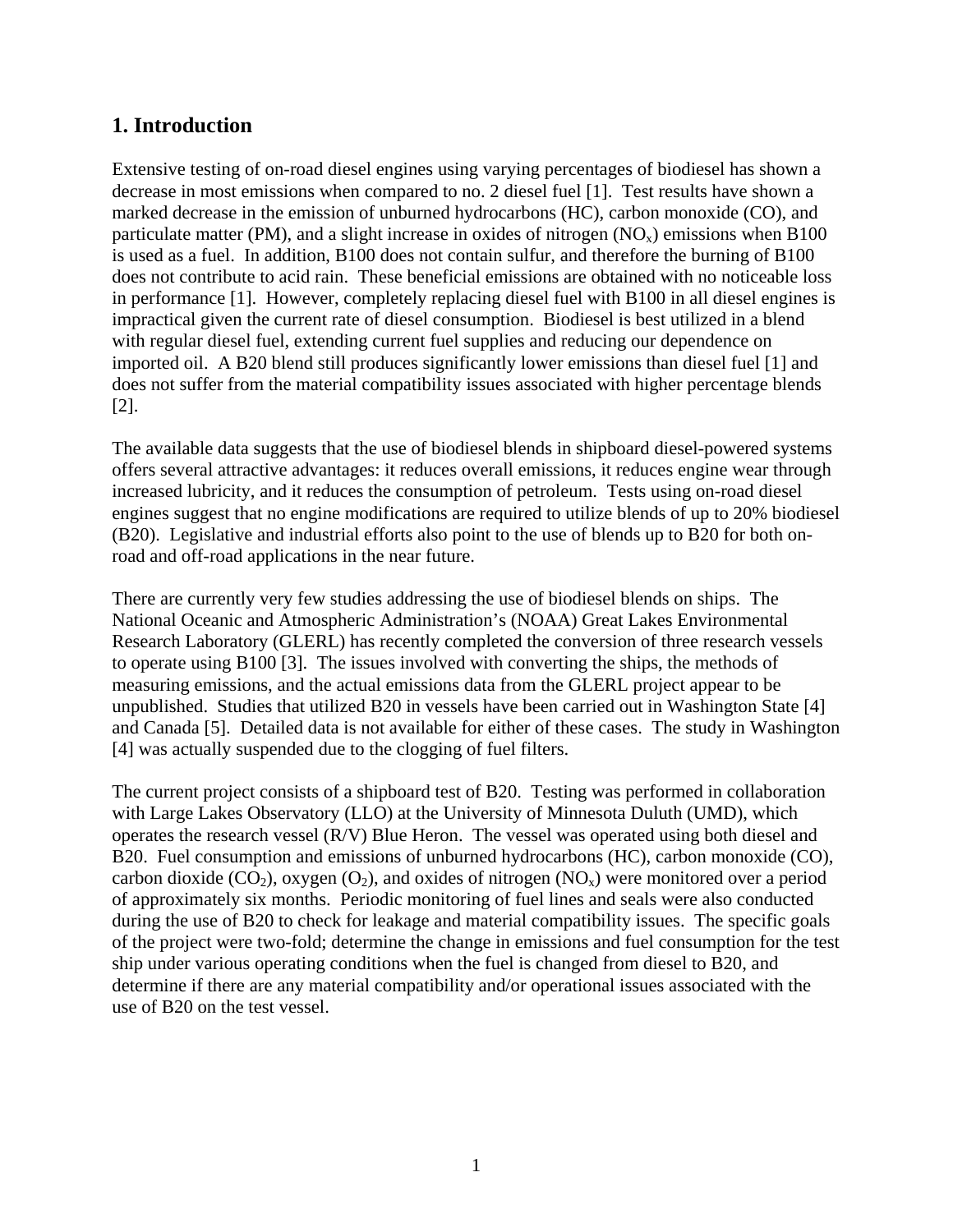#### **1.1 Project Description**

The R/V Blue Heron, which is shown in Figure 1, was used as a test bed to study fuel consumption and emissions when B20 and diesel fuel are used as the primary fuels. Periodic inspections of the vessel's equipment and reviews of the engineering logs were also performed to check for an operational or material compatibility issues associated with the use of B20.



**Figure 1: R/V Blue Heron** 

GLMRI awarded separate funds towards the operation of UMD's research vessel, the Blue Heron, in support of the current project. Dr. Ricketts and the R/V Blue Heron's participation in this project consisted of the following: 1) procurement and installation of flow meters to measure fuel consumption rate, 2) installation of emissions monitoring equipment, 3) use of standard diesel during the first half of the R/V Blue Heron's cruise season, 4) use of B20 during the second half of the Blue Heron's cruise season, 5) operation and monitoring of the data acquisition equipment, 6) periodic inspection of fuel lines and fitting for leaks, and 7) providing summaries of relevant engineering logs.

The project costs associated with the R/V Blue Heron can be divided into three categories: 1) equipment and materials for the project, 2) salary for personnel involved in the project, and 3) fuel costs. Equipment and materials for the project consisted of fuel flow meters for the R/V Blue Heron's main engine and two generators as well as hoses, fittings, steel, fuel filters and miscellaneous pieces of hardware for the project. The flow meters were placed in the fuel lines for the main engine and generators and cables were run from the sensors forward to the bosun's locker. Probes were installed in the ship's exhaust stack to measure exhaust temperature, exhaust pressure, and emissions. Cables were also run from these sensors forward to the bosun's locker. A work station was constructed in the bosun's locker to house a computer and other electronics associated with the project. Salary costs associated with the Blue Heron included the time that ship's personnel needed to install and monitor the equipment. Dr. Ricketts' participation in the project was not charged to GLMRI and is considered matching funds from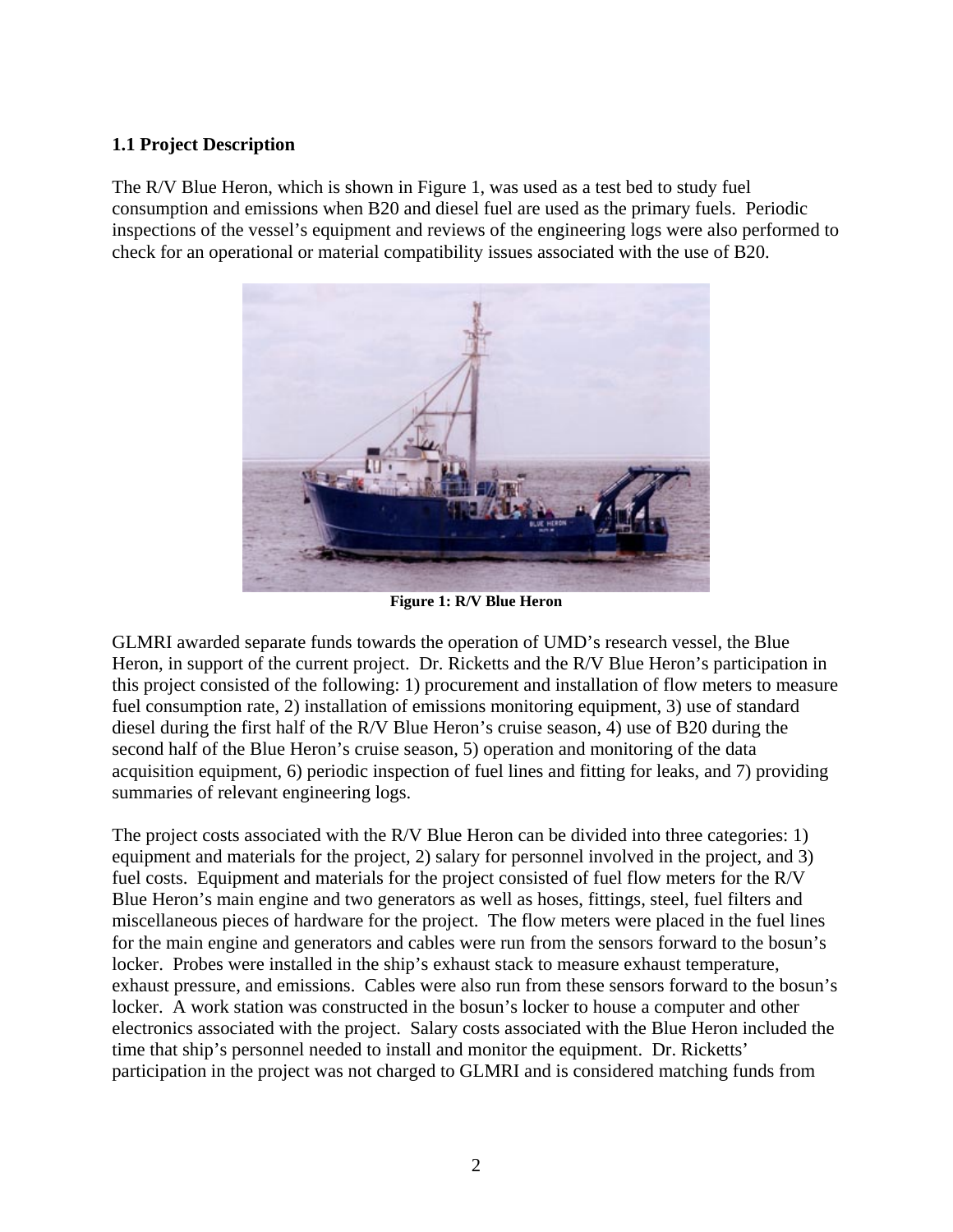the University. Fuel costs included refueling the Blue Heron twice with diesel and three times with B20 during the course of the project.

Data for the vessel's emissions and fuel consumption were gathered when operating with 2 different fuels: diesel, and B20. A data acquisition system and computer were used to record all measured values for later analysis. In addition, when B20 was used, fuel lines and hoses were periodically inspected for leaks to identify any potential material compatibility issues. A review of the engineering logs was also conducted to determine any operational issues associated with the use of B20 as compared to diesel.

A commercially available flue gas analyzer was used to measure the main engine emissions on the Blue Heron. Emissions measurements consisted of unburned hydrocarbons (HC), carbon monoxide (CO), carbon dioxide (CO<sub>2</sub>), oxygen (O<sub>2</sub>), and oxides of nitrogen (NO<sub>x</sub>). The exhaust temperature and pressure at the sampling point were also taken. HC emissions did not register during steady-state operation of the main engine and were therefore not included in the final discussion of results.

The data was classified based on main engine speed. Fuel consumption and emissions data obtained using different fuels tend to group in two ranges of engine speeds based on the mode of operation for the ship. The lower engine speeds in revolutions-per-minute (RPM) corresponded to maneuvering (entering and exiting port) and research operations, while the higher RPM's indicate high speed transit at, or near, full throttle.

Portions of the results presented in this report were incorporated in a presentation given at the GLMRI University Affiliates Meeting held in Duluth, MN on September  $26<sup>th</sup>$ , 2008. The initial results were also submitted in October 2008 for publication in the Great Lakes/Seaway Review. A seminar for the faculty and students in the Department of Mechanical and Industrial Engineering at the University of Minnesota Duluth is also planned for December  $1<sup>st</sup>$ , 2008.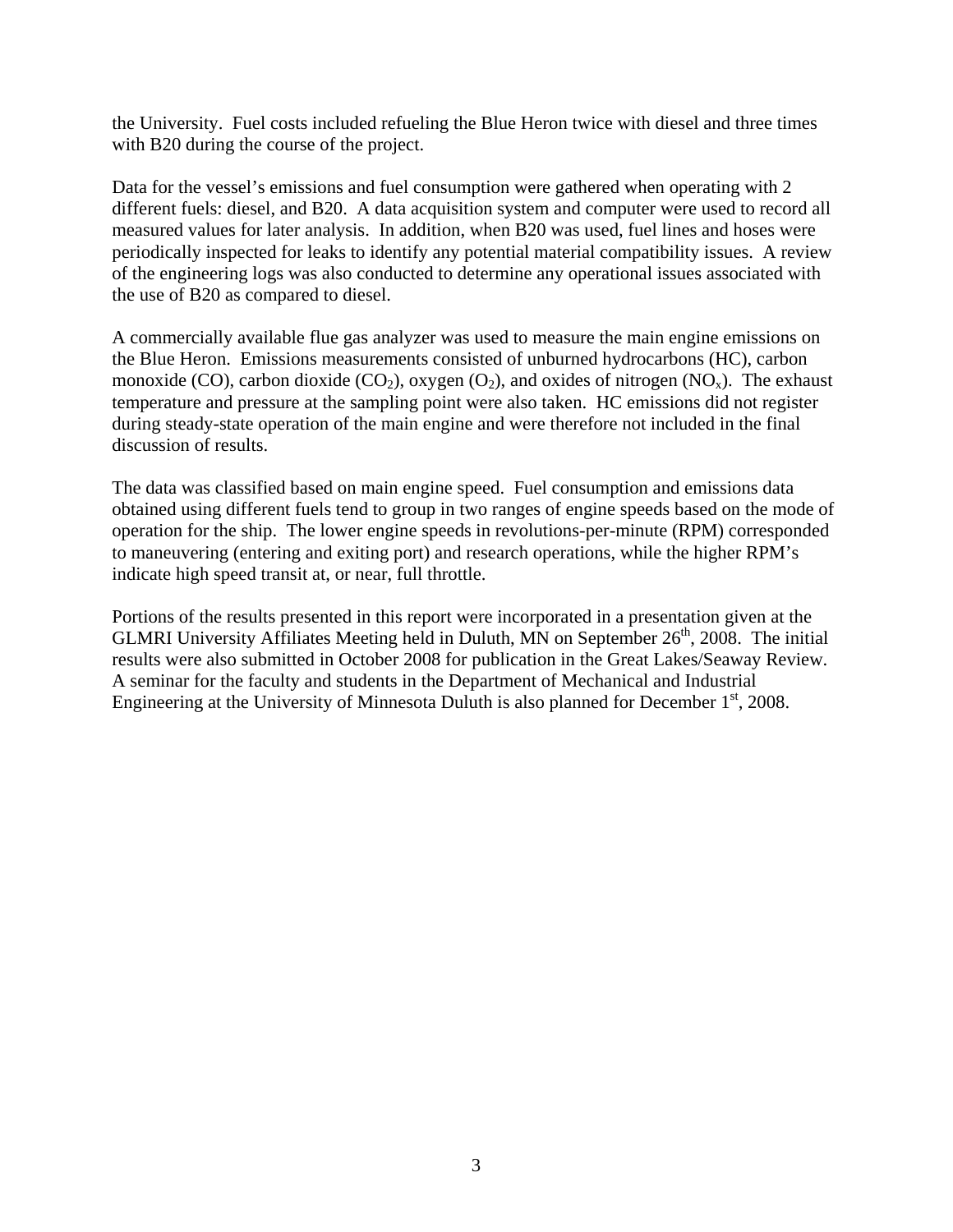#### **2. Measurements and Methodology**

The diesel-powered systems on board the R/V Blue Heron include the main engine (CAT 3508 TA, Fig. 2) and two generator sets (CAT 3304 TA and CAT C4.4 DITA). Fuel log systems manufactured by FloScan Instrument Company, Inc., were used to monitor fuel consumption. Each of the three engines required its own fuel log system which consisted of a forward flow meter, a return flow meter, and a fuel flow gauge. The model numbers for the fuel log systems used on the Blue Heron are as follows:

- CAT 3508 TA (Main Engine) FloScan 860TL-236-2K Fuel Log System
- CAT 3304 TA (Generator) FloScan 850L-201-2K Fuel Log System
- CAT C4.4 DITA (Generator) FloScan 850L-201-2K Fuel Log System

A pulse signal output from each of the systems was used as an input to a data acquisition system.

A data acquisition system and associated equipment were installed on the ship to continuously monitor and log the main engine speed (RPM's), exhaust temperature, exhaust pressure, fuel consumption, and emissions (HC, CO,  $O_2$ ,  $CO_2$ , NO<sub>x</sub>). The fuel consumption for both generator sets was also monitored and recorded. Main engine speed, exhaust temperature, and exhaust pressure where recorded every 2 seconds, fuel consumption was recorded every 5 seconds, and the emissions where recorded in 30 second intervals. A Testo 350-XL flue gas analyzer (shown in Figure 2) was used to monitor emissions.



**Figure 2: Test 350-XL flue gas analyzer** 

A dataTaker<sup>®</sup> DT 80 data logger was used to gather the data for fuel consumption, exhaust temperature, exhaust pressure, and main engine speed. A detailed list of the inputs and outputs for the DT 80 is given in Appendix C. Software provided with the data logger allowed for programming of the DT 80 and real-time monitoring of the inputs through a USB connection. Figure 3 shows the engineer's station in the bosun's locker. The computer monitor displays the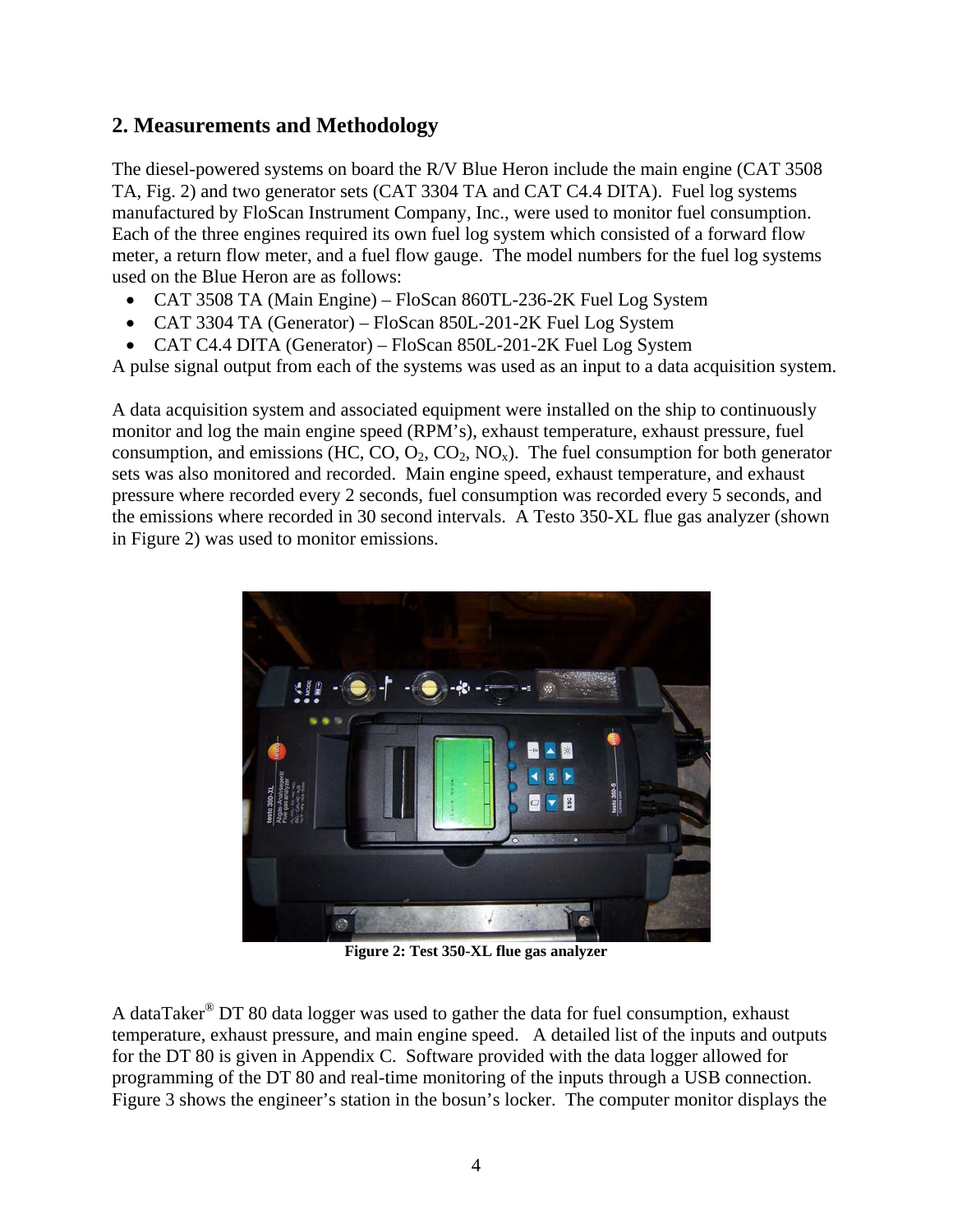real-time measurements of the DT 80 and the three gauges below the monitor display the fuel flow rates for the three engines. The data logger software was also used to download the measurements to comma-separated-variable (.csv) files that could be imported into Microsoft<sup>®</sup> Excel<sup>®</sup>. The Testo 350-XL flue gas analyzer was also connected to the computer via a serial cable. A program add-in for Microsoft® Excel® that came with the analyzer allowed for control of the emissions monitoring and importation of the data into Excel®.



**Figure 3: Engineer's station in bosun's locker of Blue Heron. Computer monitor displays the real-time measurements from the data acquisition system using dial indicators. Three gauges for monitoring the fuel consumption of the main engine and the two generators are located below the monitor.** 

Testing with no. 2 diesel occurred from 14 May 2008 to 20 July 2008. B20 was used as the primary fuel from 21 July 2008 to 30 October 2008. The Blue Heron refueled with B20 three times, July 21, August 25, and September 22, taking on about 2000 to 2500 gallons during each refueling. The refueling process for the Blue Heron is complicated by the fact that B20 is not readily available locally. The B20 was mixed at the refinery while it was being loaded into a large tanker truck. The B20 was then transferred from the large tanker truck to a small tanker truck for final delivery to the Blue Heron at the pier. The additional steps in the refueling process increase the likelihood of contamination of the fuel.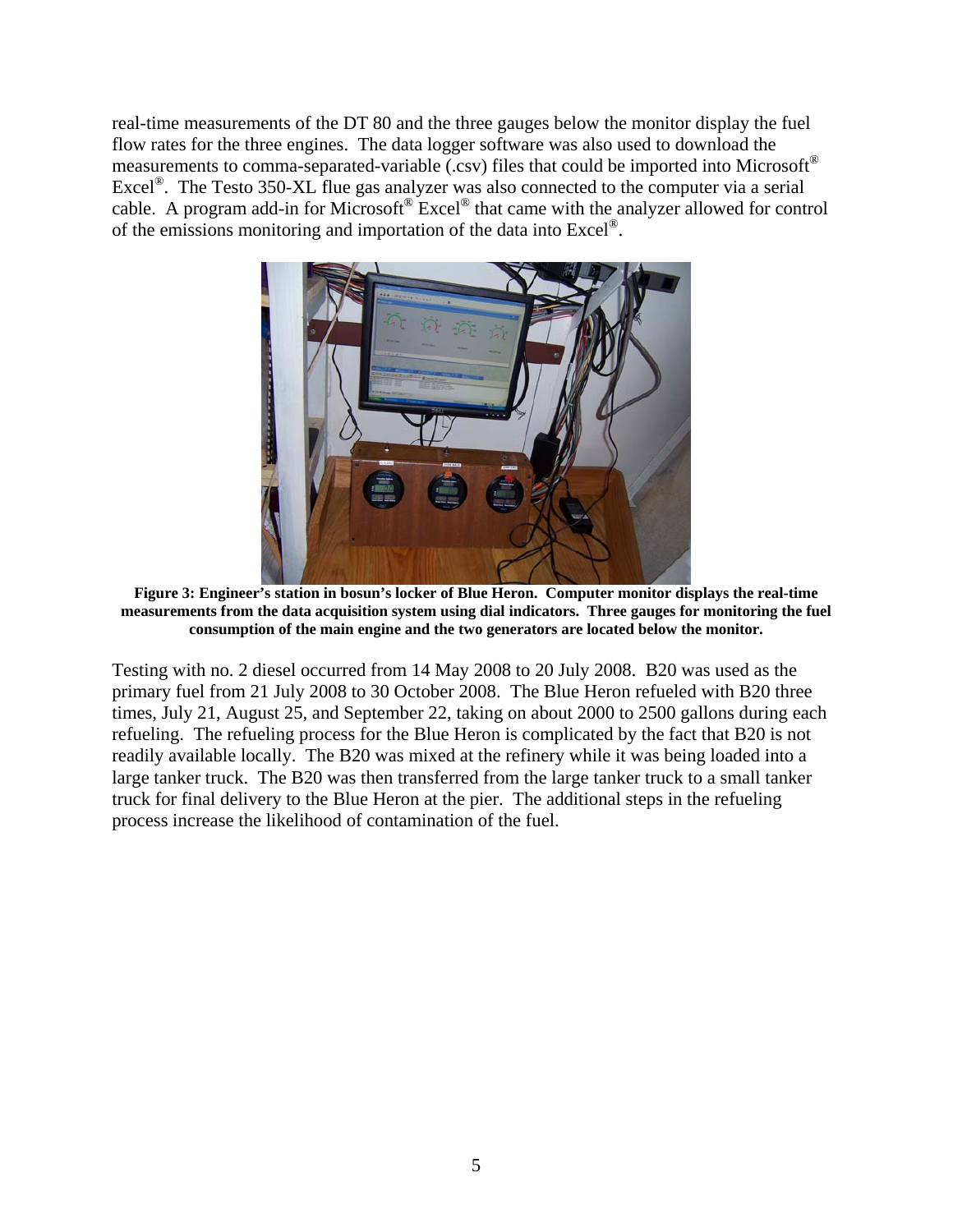#### **3. Results**

The on-road engine test results discussed in the Introduction were conducted under controlled conditions using a dynamometer to vary the load on the engine. Dynamometer tests generally consist of two types, constant speed with a varying load, and constant load with a varying speed. Neither of these two types of tests can be recreated aboard a ship while it is operating. Thus, a direct comparison between the on-road engine tests from the literature and the current test is problematic. The data obtained in the current study has been plotted versus main engine speed. The main engine speed of the ship is related to, but is not equivalent to, the load on the engine. There are other factors that cause increases, decreases, and variations in the load on the main engine at a given speed such as current, sea state, and wind velocity. No attempt has been made to separate the effect of these additional factors from the data. The data presented here has been time-averaged over periods when the main engine was operated at constant speed. These periods ranged from about 10 minutes to several hours.

#### **3.1 Fuel Consumption**

Figure 4 shows the main engine fuel consumption in gallons per hour (GPH) as a function of main engine speed in RPM's for no. 2 diesel and B20. The grouping of data points in the 400 to 700 RPM range is consistent with cruising and "trolling" during research operations conducted on the Blue Heron. The higher RPM's are consistent with high-speed transit at, or near, full throttle. B20 and diesel exhibit similar fuel consumption rates at the lower engine speeds, as expected. The difference in fuel consumption at higher engine speeds for some of the data points is believed to be caused by clogging of the fuel filter, which can cause higher readings from the fuel log systems. Soundings taken of the fuel tank and a review of the fuel taken onboard during refueling indicate a similar rate of fuel consumption for B20 and diesel.



**Figure 4: Main engine fuel consumption versus speed**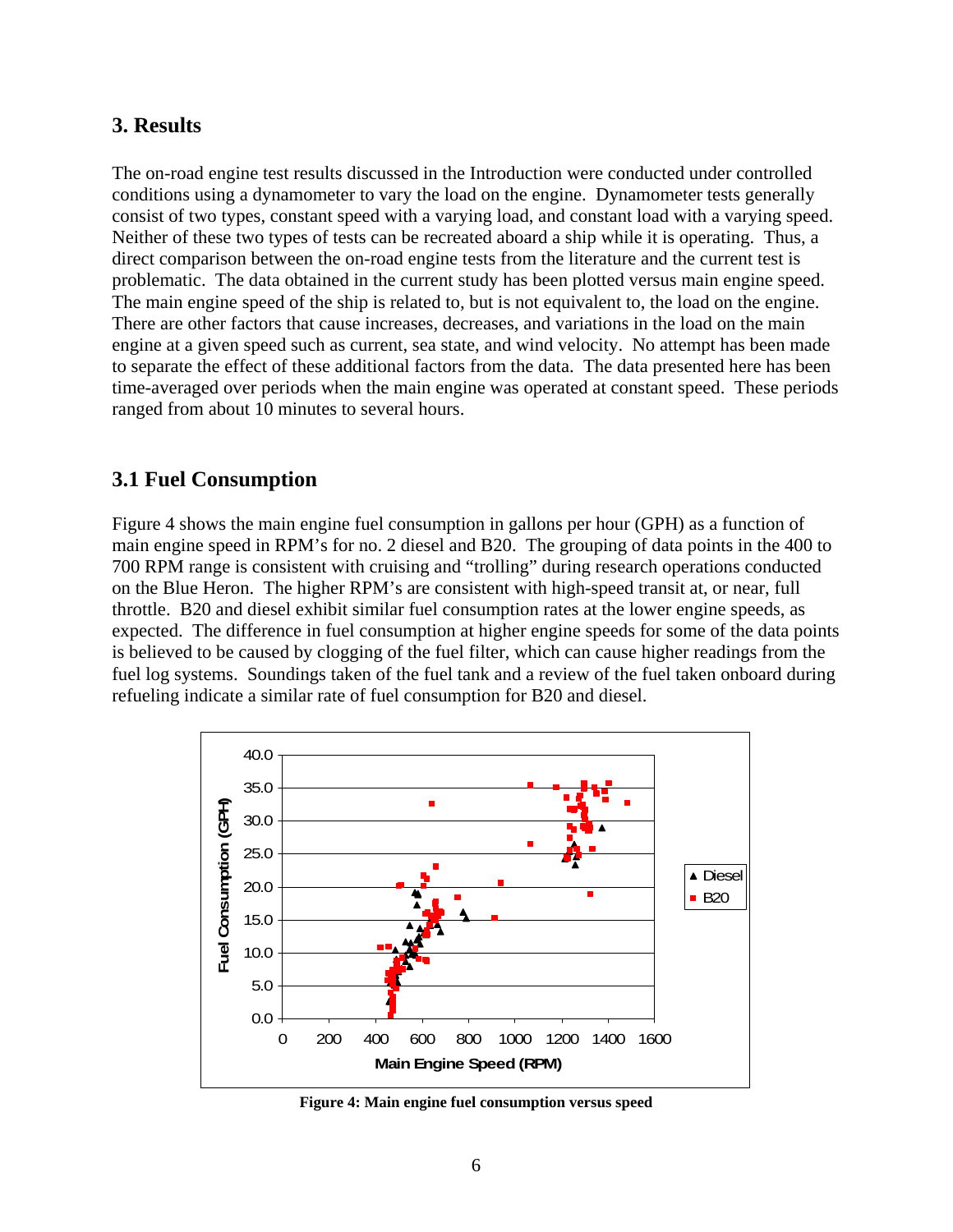#### **3.2 Exhaust Temperature**

Figure 5 shows the main engine exhaust temperature in degrees Celsius as a function of main engine speed in RPM's for no. 2 diesel and B20. The exhaust temperature increases almost linearly from about 150°C at 500 RPM to 450°C at 1400 RPM. Exhaust temperatures using diesel and B20 are almost identical. This variation of exhaust temperatures is expected since diesel engines operate at very lean air-to-fuel ratios at lower load (lower engine RPM), and the air-to-fuel ratio decreases as the load is increased (engine RPM increased). The decrease in the air-to-fuel ratio with increasing engine RPM's leads to less excess air and thus a higher exhaust temperature.



**Figure 5: Main engine exhaust temperature versus speed** 

#### **3.3 Emissions**

Figure 6 shows the percent oxygen  $(O_2)$  in the main engine exhaust as a function of main engine speed for no. 2 diesel and B20. The oxygen concentration decreases with an increase in RPM as expected. The reason for this behavior was already presented in the discussion for the exhaust temperature shown in Figure 5. The diesel engine operates closer to stoichiometric at higher load (higher RPM) resulting in less excess air and thus less excess oxygen.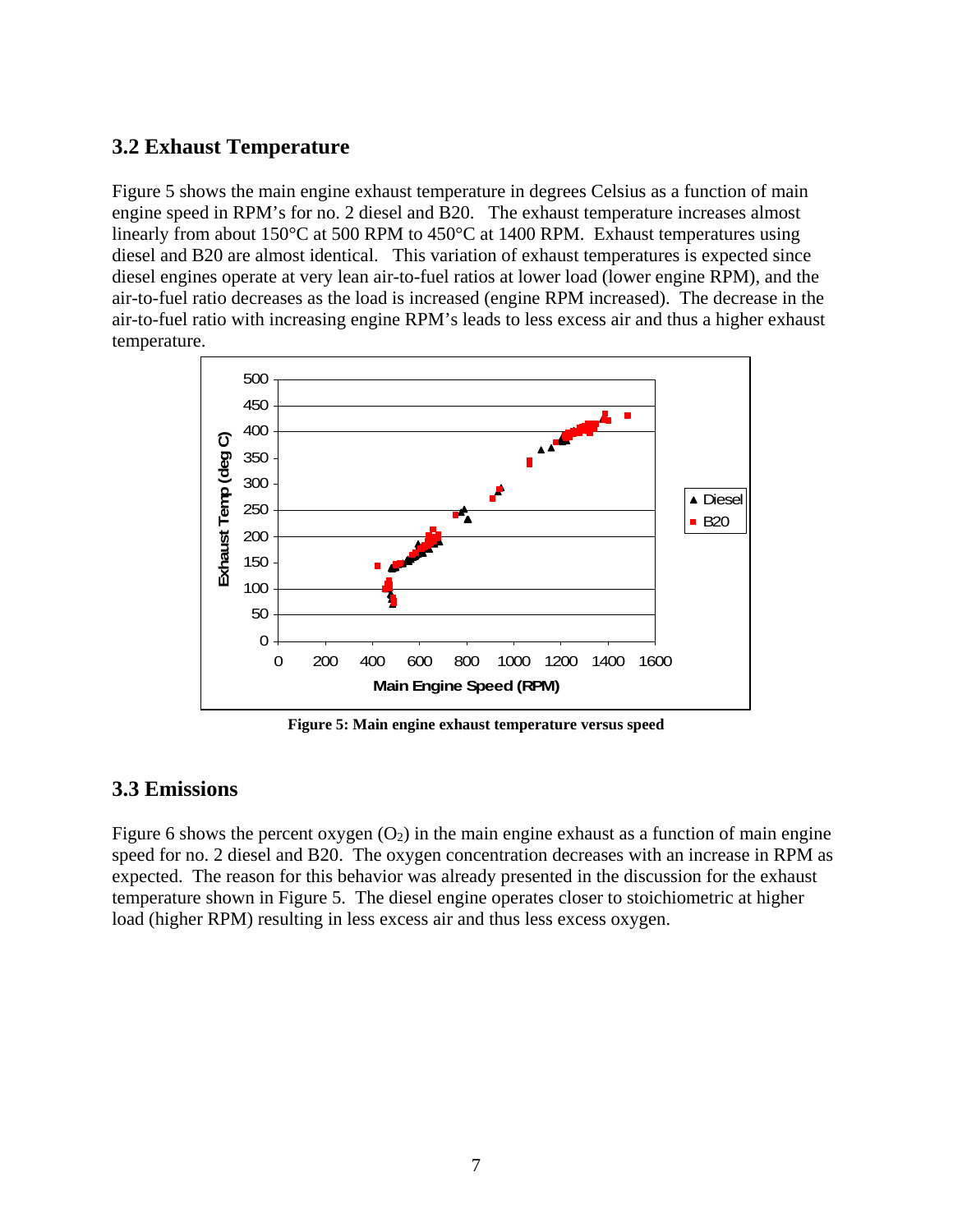

**Figure 6: Percent oxygen in main engine exhaust versus speed** 

Figure 7 shows the parts-per-million (ppm) carbon monoxide (CO) concentration in the main engine exhaust as a function of main engine speed for no. 2 diesel and B20. The results for B20 and diesel are similar, but there is significant scatter in the data and no identifiable trend. Maximum concentrations are on the order of 1000 ppm with the majority of the data is in the 0 to 500 ppm range. These are very low CO concentrations that are consistent with the lean operating conditions present in diesel engines. The scatter is most likely due to the accuracy and sensitivity of the emissions monitoring device employed in this study. The dynamometer tests discussed in the Introduction predict a slight decrease in CO emissions when using B20 as compared to diesel. The results in Figure 7 neither confirm nor contradict the cited conclusion.



**Figure 7: Carbon monoxide (CO) emissions versus engine speed**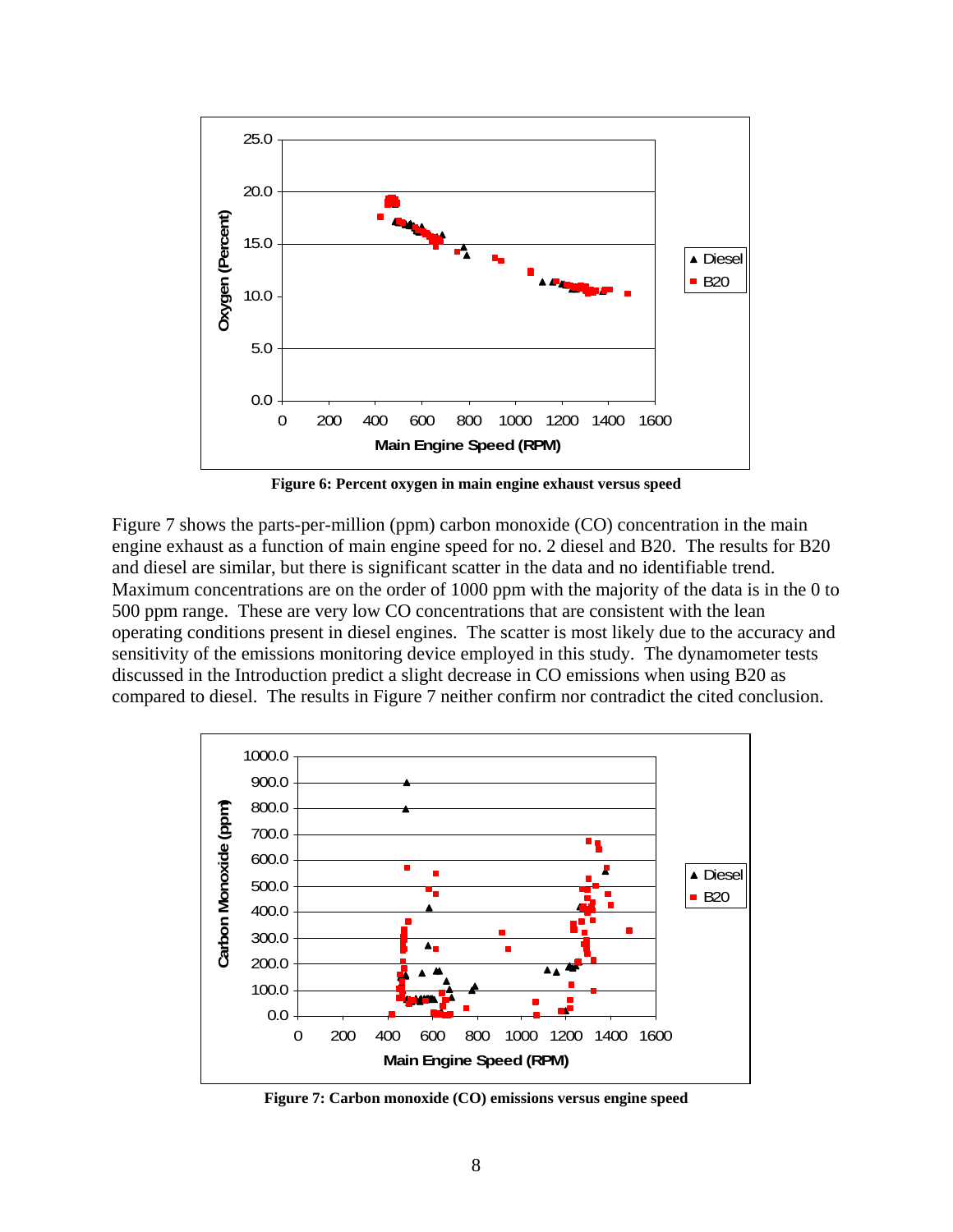Figure 8 shows the percent carbon dioxide  $(CO<sub>2</sub>)$  in the main engine exhaust as a function of main engine speed for no. 2 diesel and B20. The almost linear increase in percent carbon dioxide with RPM's is expected since the diesel engine operates "less" lean at higher RPM's. Carbon dioxide emissions are approximately the same for the two fuels.

Figure 9 shows the emissions of oxides of nitrogen  $(NO<sub>x</sub>)$  in parts-per-million (ppm) as a function of main engine speed. The emissions are similar for both fuels at lower engine speeds. The higher  $NO<sub>x</sub>$  emissions in some of the data points for B20 at the higher speeds appear to be consistent with that fuel's tendency to produce more  $NO<sub>x</sub>$  as noted in the Introduction. However, it may also be caused by a higher load on the shaft. As previously discussed, several external factors can affect the engine load at a given speed, and a higher engine load would tend to increase emissions. The general trend of increasing  $NO<sub>x</sub>$  emissions with increasing RPM (engine load) is expected because of lower air-to-fuel ratios and thus higher in-cylinder temperatures at higher loads (engine RPM's).

Unburned hydrocarbon (HC) emissions are expected to be very small for a diesel engines operating at a constant engine speed because they always operate lean. The emissions analyzer employed in the current study only registered HC emissions during evolutions involving rapid and large changes in engine speed. Thus, no data for HC emissions is presented in this report. The inability to measure any HC emissions at steady operating conditions may be due to instrument accuracy (which for HC emissions is less than 400 ppm), instrument response time, or the location of the emissions probe.



Figure 8: Carbon dioxide (CO<sub>2</sub>) emissions versus engine speed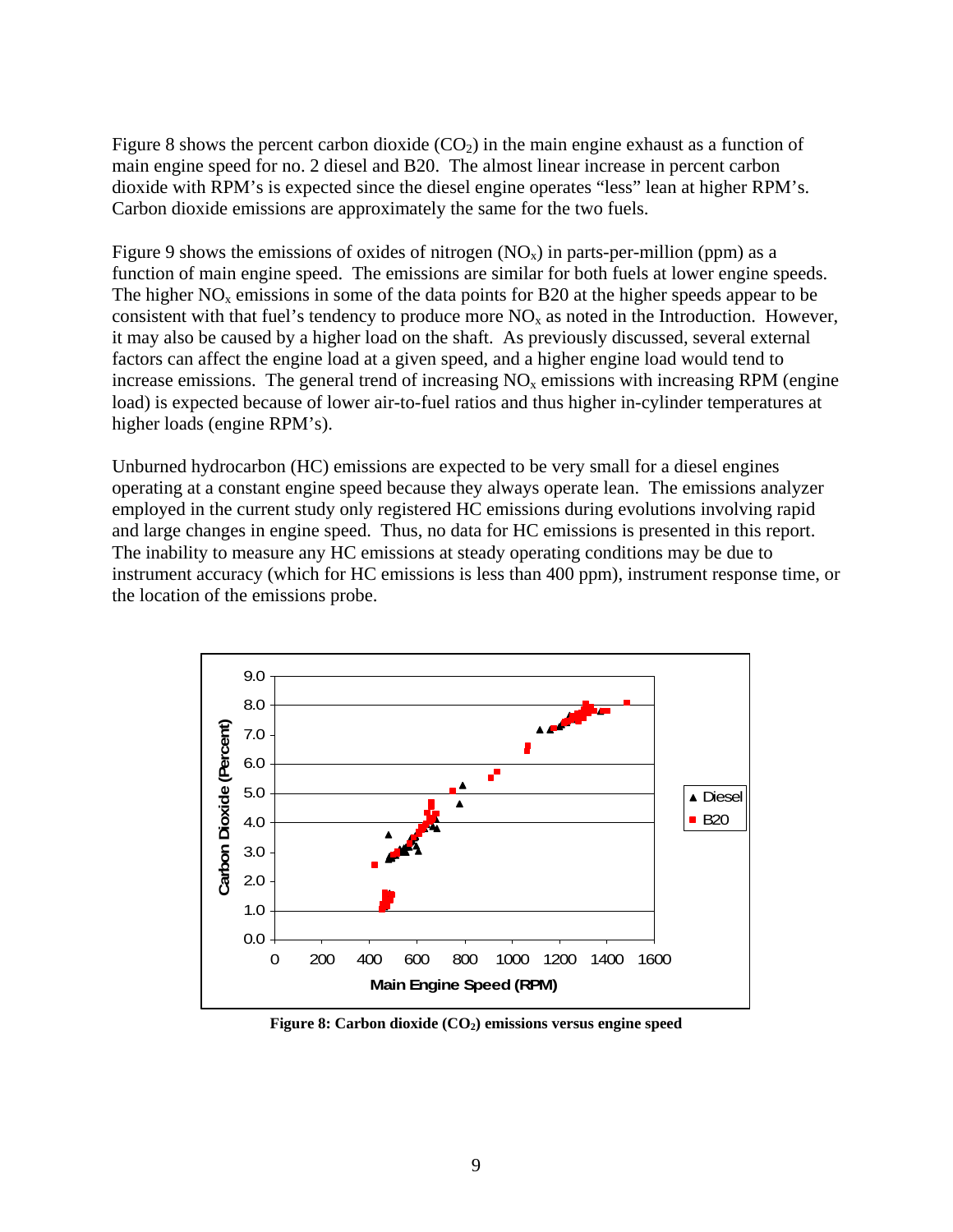

Figure 9: Oxides of nitrogen (NO<sub>x</sub>) emissions versus main engine speed

#### **3.4 Operational Issues**

One of the goals for the current study was to investigate any operational issues involved with the use of B20. No material compatibility issues were observed over the period July 21 to October 30 when B20 was used as the primary fuel. However, there was a significant decrease in the operational lifetime of the primary fuel filter when using B20. The Blue Heron uses a 2-micron Racor filter as its primary fuel filter. The filter is replaced when the fuel pressure drops to below 50 psi when the engine is at full throttle. When no. 2 diesel is used, the first fuel filter installed after refueling sometimes exhibits a shortened lifetime, on the order of hours. Subsequent fuel filters have typical lifetimes from 100 to 200 hours. This has been attributed to contaminated fuel in the past. The use of B20 on the Blue Heron has resulted in a significant decrease in the fuel filter lifetime, with filter lifetime increasing for each subsequent filter. Figure 10 shows the filter lifetimes for each filter used after a given refueling with B20. The last two filters used after the 21 July refueling (Fig. 10, black solid line) have lifetimes similar to those obtained with diesel fuel. The fuel filter lifetime decreased significantly after refueling with B20 on August 25 (red dashed line) and September 22 (green dash-dot line). Several factors may contribute to the observed behavior, including, but not limited to, "cleaning" of the fuel system by the biodiesel component in B20, the use of a fine (2-micron) fuel filter, and the complicated refueling process employed for B20 which may have resulted in contamination of the fuel.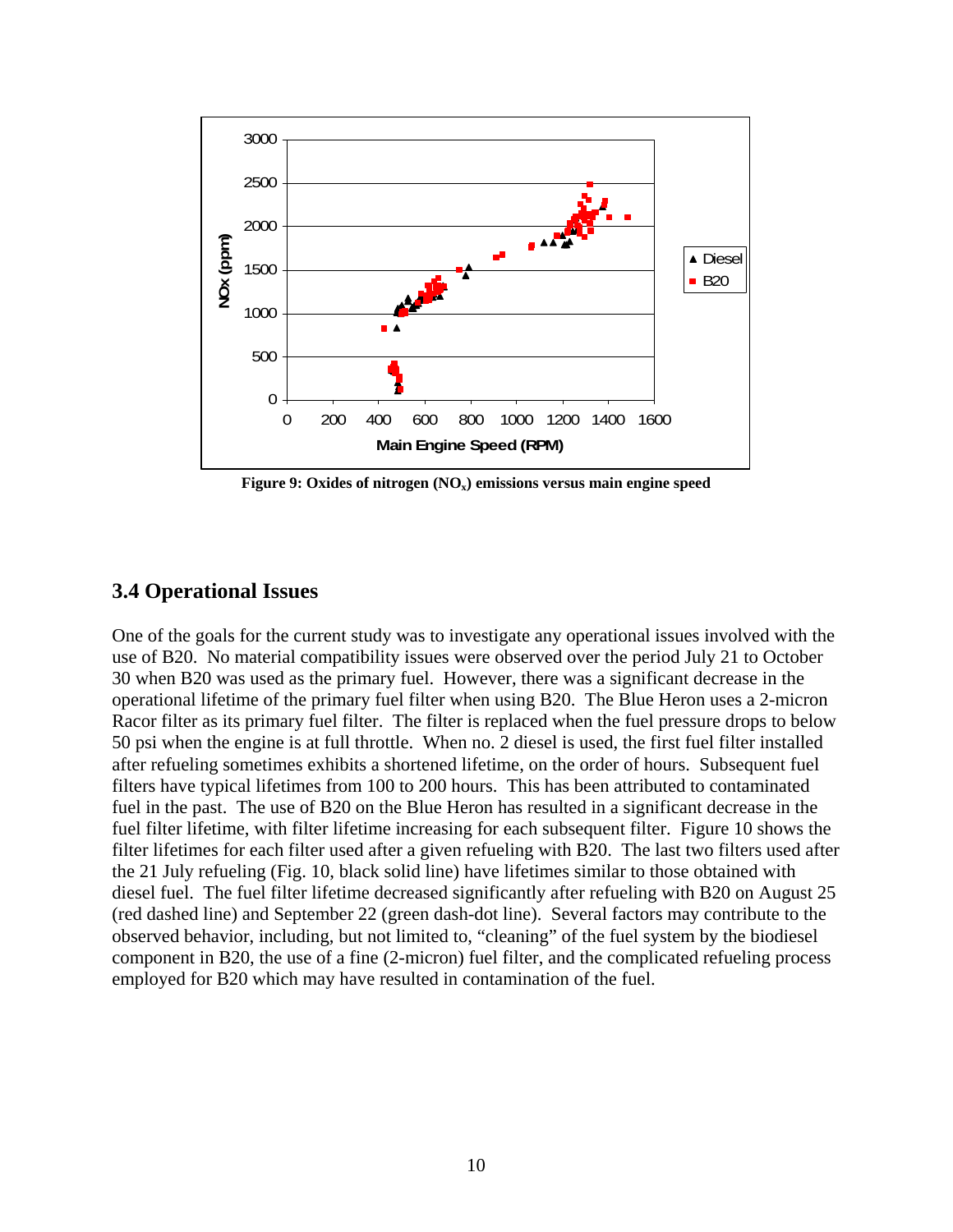

**Figure 10: Primary fuel filter lifetime after refueling with B20.**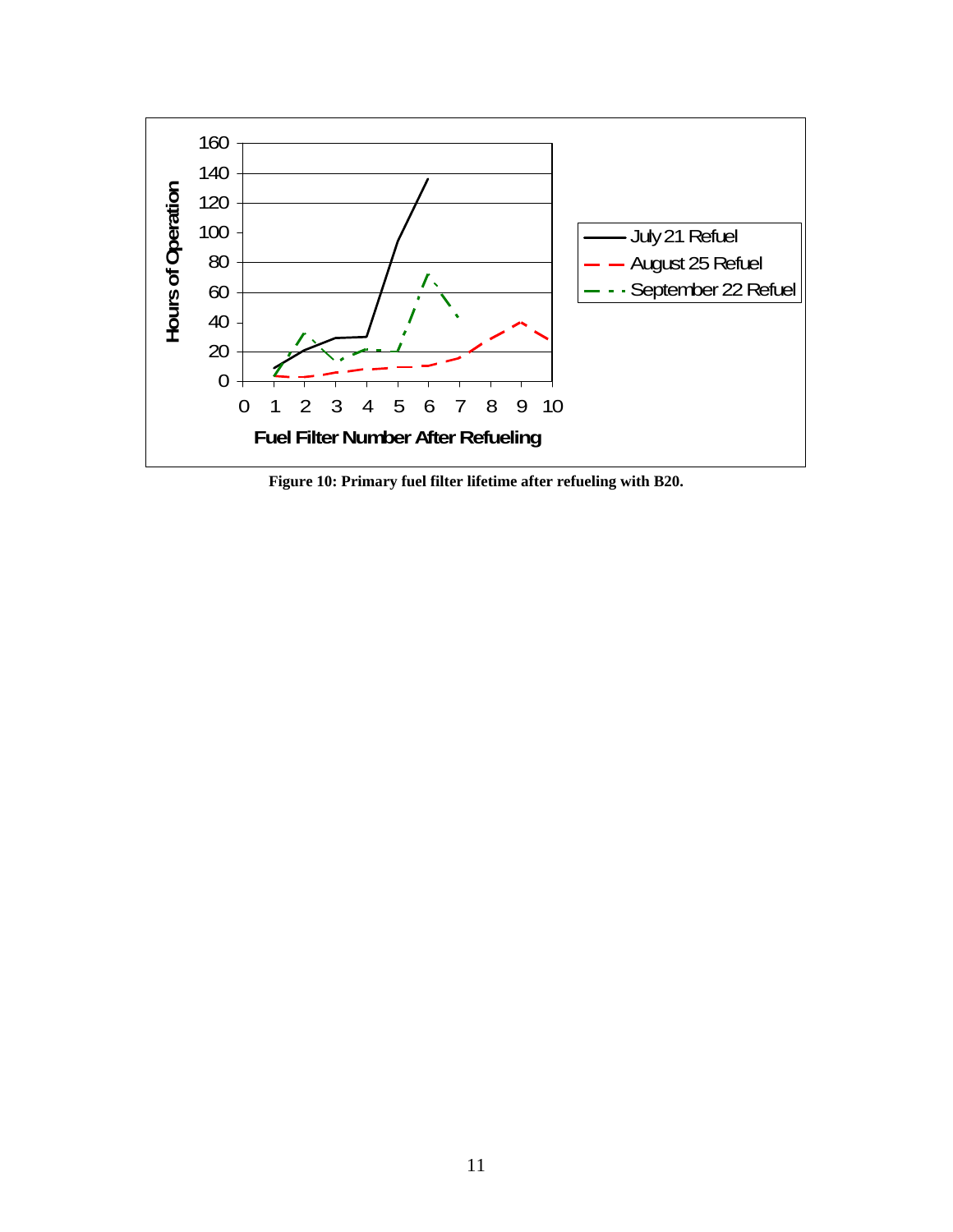#### **4. Conclusions and Recommendations**

A data acquisition system was employed to continuously monitor and record data for main engine fuel consumption, exhaust temperature, and oxides of nitrogen  $(NO_x)$ , oxygen  $(O_2)$ , carbon monoxide (CO), carbon dioxide (CO<sub>2</sub>), and unburned hydrocarbons (HC) emissions. An analysis of the data as a function of main engine speed (RPM) suggests the following:

- At the same RPM, B20 and diesel exhibited a similar rate of fuel consumption, as expected.
- Some of the higher RPM data points indicated a higher rate of fuel consumption for B20 when compared to diesel. The slightly higher readings for B20 are believed to be caused by clogging of the fuel filter, which can cause higher readings from the fuel log systems.
- Soundings taken of the fuel tank and a review of the fuel taken onboard during refueling indicate a similar rate of fuel consumption for B20 and diesel.
- The emissions data was consistent with expected results for a normally operating diesel engine.
- NO<sub>x</sub>, O<sub>2</sub>, CO, and CO<sub>2</sub> emissions are similar for B20 and no. 2 diesel use at the same engine speed.
- NO<sub>x</sub> emissions at high engine speeds may be slightly higher when using B20. However, the slight differences may be caused by external factors that affect the engine load such as sea state and currents.
- The emissions analyzer did not register HC emissions during steady operating conditions and only registered non-zero values during evolutions involving rapid and large changes in engine speed. This behavior may be result from the instrument accuracy, the instrument response time, or the location of the emissions probe.

No material compatibility problems were observed during the three months when B20 was used as the primary fuel. The use of B20 did however cause a significant decrease in the operational lifetime of the primary fuel filter. This is particularly noticeable immediately after refueling with B20; the first fuel filter installed after refueling exhibited a filter lifetime of less than 10 hours.

The data acquisition system employed in the present study will allow for continued monitoring of emissions and fuel consumption on the Blue Heron. Two issues that have been noted are the inability to measure HC emissions (except during engine transients) and the reduction in filter lifetime observed when using B20. Future work will focus on resolving these issues.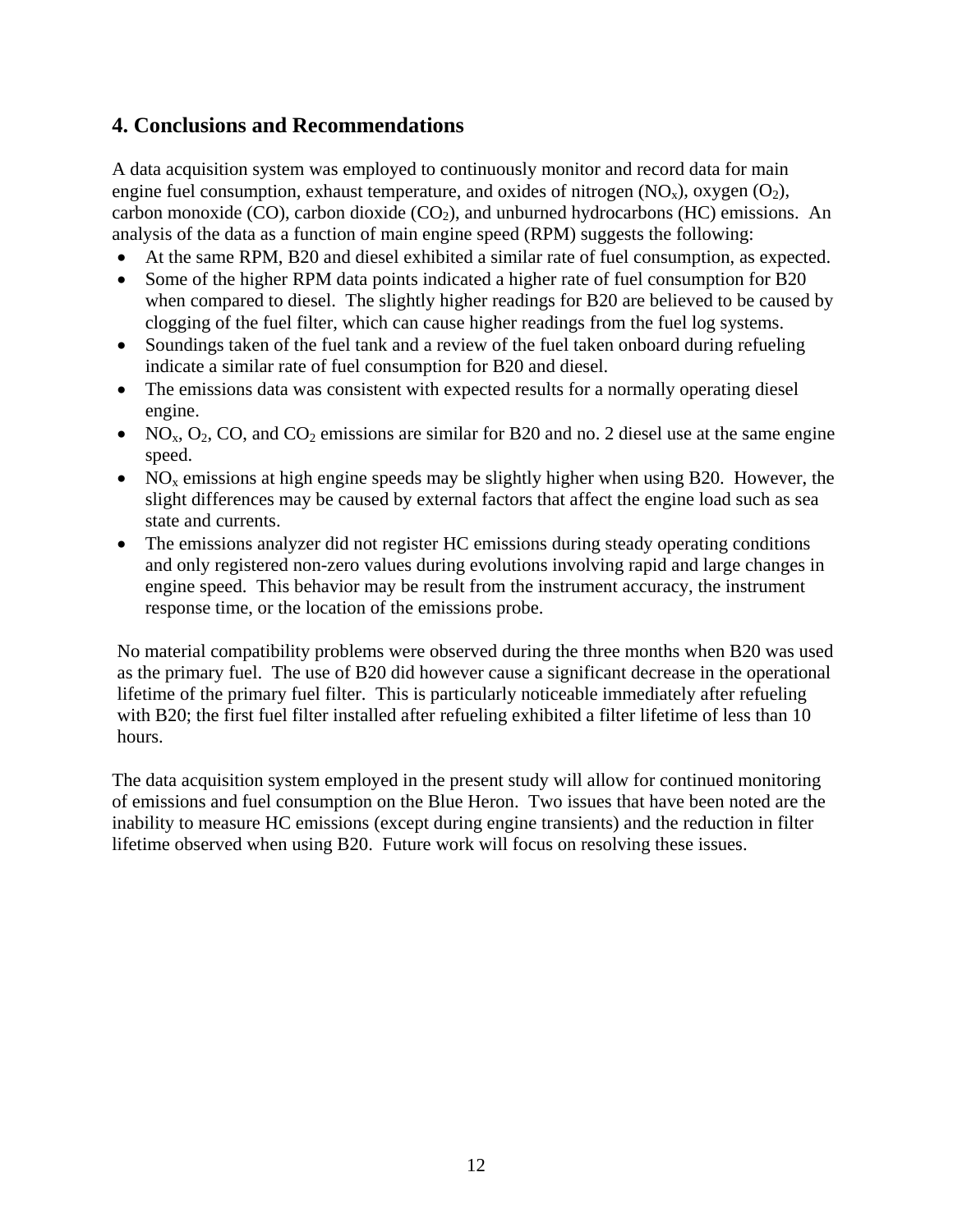#### **References**

- [1] *A Comprehensive Analysis of Biodiesel Impacts on Exhaust Emissions*, U.S. Environmental Protection Agency, (EPA Technical Report, EPA420-P-02-001, October 2002, http://www.epa.gov/otaq/models/analysis/biodsl/p02001.pdf).
- [2] *2004 Biodiesel Handling and Use Guidelines*, U.S. Department of Energy, Energy Efficiency and Renewable Energy, (DOE/GO-102004-1999, October, 2004, http://www1.eere.energy.gov/biomass/pdfs/36182.pdf).
- [3] NOAA Green Ship Initiative, http://www.glerl.noaa.gov/pubs/brochures/GreenShip.pdf.
- [4] Washington State Ferries Clean Fuel Initiatives, http://www.wsdot.wa.gov/ferries/environment/fuel/.
- [5] *Marine Shipping Industry Tests Waters with BioShip Project*, EnviroZine: Environment Canada's Online Newsmagazine, Issue 69, October 13, 2006, http://www.ec.gc.ca/EnviroZine/english/issues/69/feature1\_e.cfm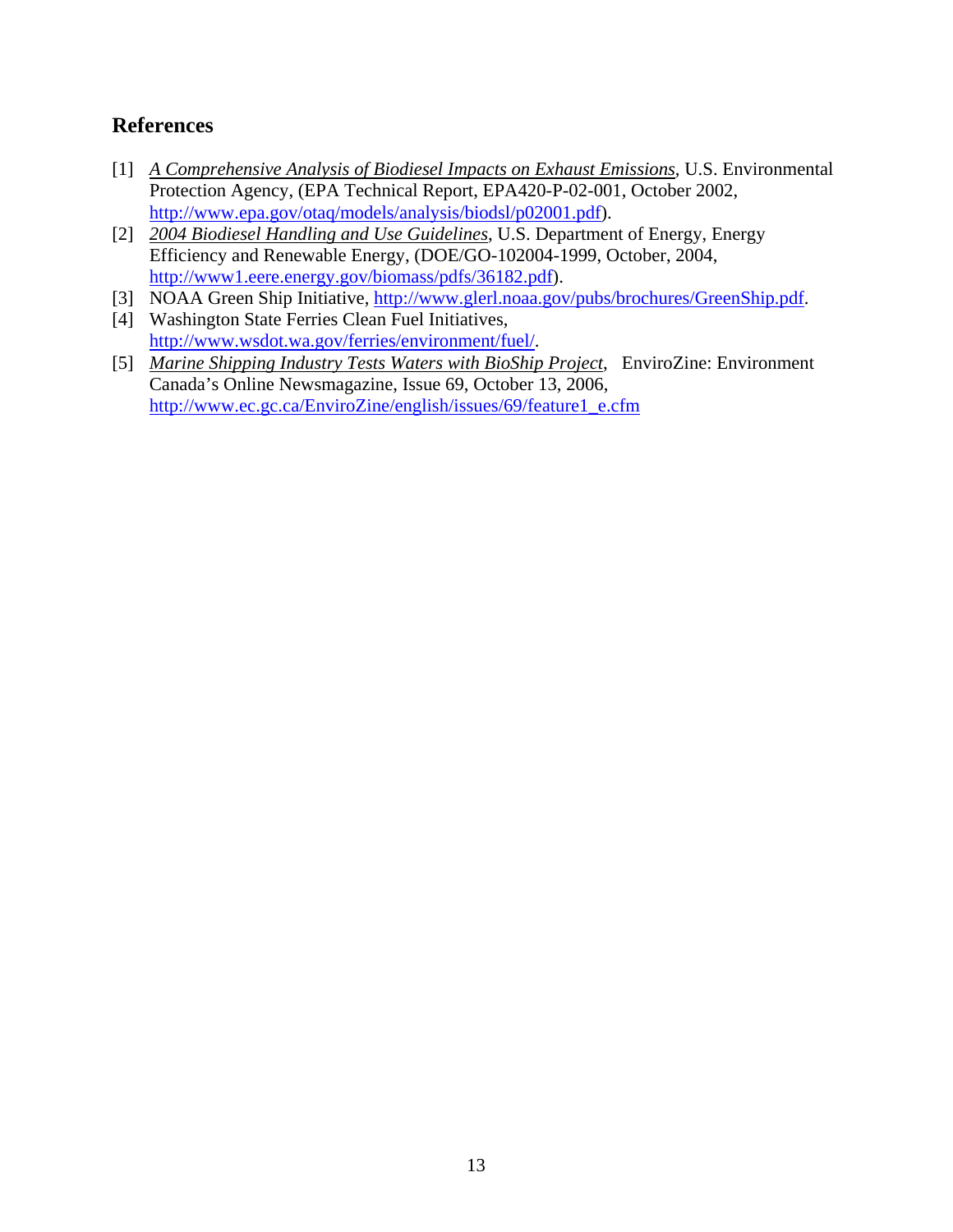## **Appendix A**

**Main Engine Fuel Flow Rate, Main Engine Exhaust Temperature, and Emissions Data**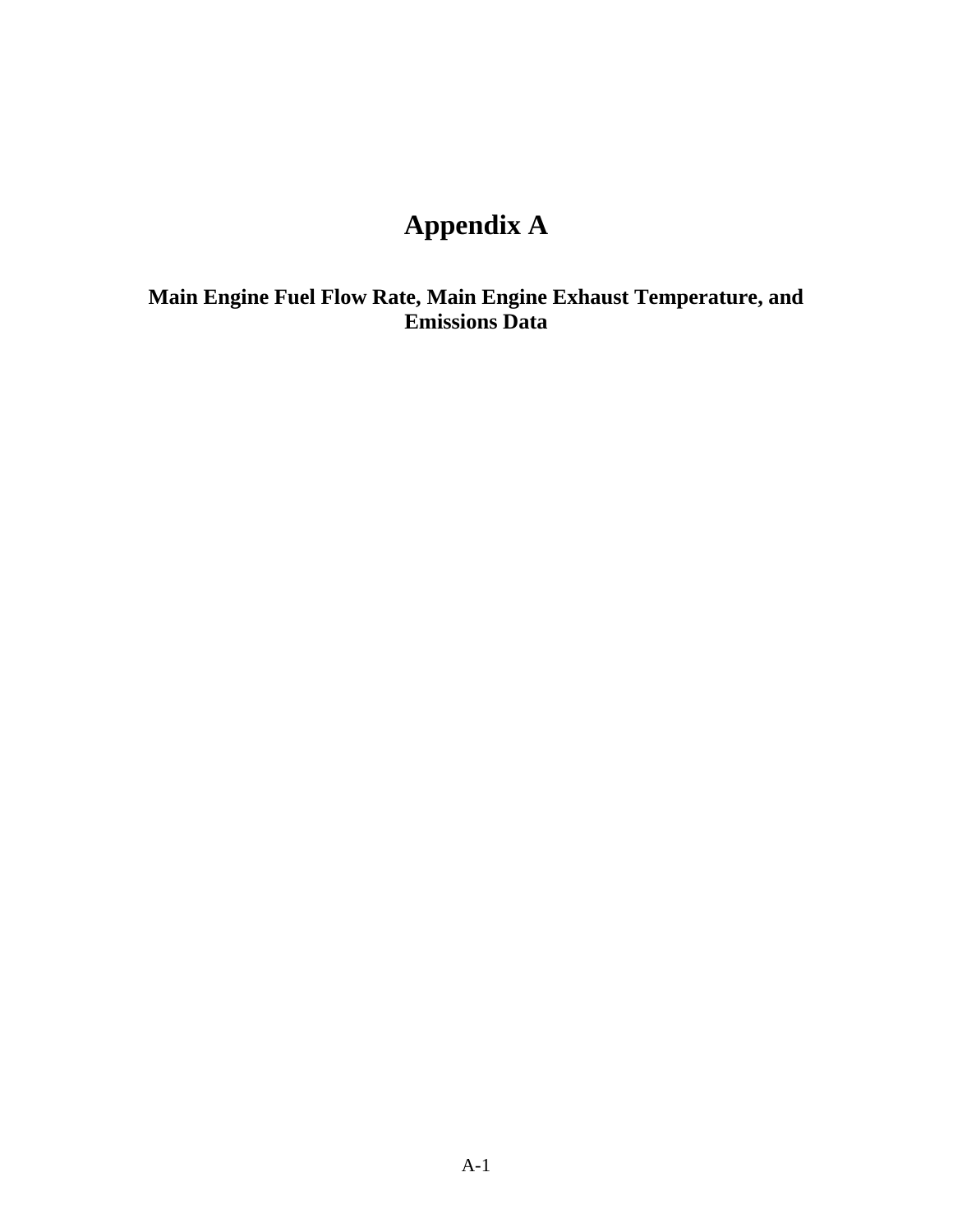### **Diesel Data**

|                 |                 | <b>ME</b>    | <b>ME</b>   | <b>Emissions</b> |               |            |                 | <b>Exhaust</b> |
|-----------------|-----------------|--------------|-------------|------------------|---------------|------------|-----------------|----------------|
|                 | <b>Time</b>     |              | <b>Flow</b> |                  |               |            |                 |                |
|                 |                 | <b>Speed</b> | Rate        | <b>O2</b>        | $\mathsf{co}$ | <b>NOx</b> | CO <sub>2</sub> | <b>Temp</b>    |
| From            | To              | <b>RPM</b>   | <b>GPH</b>  | $\%$             | ppm           | ppm        | %               | deg C          |
| 5/13/2008 23:43 | 5/14/2008 4:13  | 1319         |             |                  |               |            |                 | 403            |
| 5/14/2008 6:11  | 5/14/2008 8:56  | 1319         |             |                  |               |            |                 | 405            |
| 5/14/2008 10:14 | 5/14/2008 10:43 | 1208         |             |                  |               |            |                 | 381            |
| 5/14/2008 20:45 | 5/14/2008 22:12 | 809          |             |                  |               |            |                 | 231            |
| 5/14/2008 22:49 | 5/15/2008 1:26  | 806          |             |                  |               |            |                 | 232            |
| 5/15/2008 3:30  | 5/15/2008 5:55  | 933          |             |                  |               |            |                 | 285            |
| 5/21/2008 2:06  | 5/21/2008 4:25  | 478          |             |                  |               |            |                 | 91             |
| 5/21/2008 7:00  | 5/21/2008 8:43  | 481          |             |                  |               |            |                 | 89             |
| 5/21/2008 19:03 | 5/21/2008 23:53 | 474          |             |                  |               |            |                 | 101            |
| 5/22/2008 1:07  | 5/22/2008 7:19  | 473          |             |                  |               |            |                 | 102            |
| 5/23/2008 0:00  | 5/23/2008 4:28  | 947          |             |                  |               |            |                 | 294            |
| 5/23/2008 5:51  | 5/23/2008 7:29  | 459          |             |                  |               |            |                 | 102            |
| 5/23/2008 8:23  | 5/23/2008 12:22 | 1301         |             |                  |               |            |                 | 410            |
| 5/29/2008 0:00  | 5/29/2008 0:50  | 596          |             |                  |               |            |                 | 186            |
| 5/29/2008 1:36  | 5/29/2008 3:12  | 455          |             |                  |               |            |                 | 102            |
| 5/29/2008 6:37  | 5/29/2008 12:28 | 617          |             |                  |               |            |                 | 177            |
| 5/29/2008 22:18 | 5/29/2008 23:28 | 654          |             |                  |               |            |                 | 189            |
| 5/30/2008 0:23  | 5/30/2008 2:13  | 636          |             |                  |               |            |                 | 185            |
| 5/30/2008 2:56  | 5/30/2008 4:57  | 658          |             |                  |               |            |                 | 193            |
| 5/30/2008 7:34  | 5/30/2008 8:33  | 676          |             |                  |               |            |                 | 199            |
| 5/30/2008 11:54 | 5/30/2008 13:33 | 1225         |             |                  |               |            |                 | 382            |
| 6/14/2008 4:59  | 6/14/2008 6:03  | 1211         |             | 11.1             | 186.7         | 1791       | 7.4             | 391            |
| 6/14/2008 11:37 | 6/14/2008 17:10 | 1244         |             | 10.7             | 192.2         | 1942       | 7.7             | 398            |
| 6/16/2008 8:27  | 6/16/2008 9:18  | 484          |             | 19.1             | 797.7         | 207        | 1.4             | 79             |
| 6/16/2008 9:42  | 6/16/2008 10:08 | 1200         |             | 11.2             | 20.7          | 1901       | 7.3             | 382            |
| 6/16/2008 10:13 | 6/16/2008 10:18 | 1119         |             | 11.4             | 177.4         | 1813       | 7.2             | 364            |
| 6/16/2008 10:27 | 6/16/2008 10:36 | 600          |             | 16.7             | 67.6          | 1179       | 3.2             | 181            |
| 6/16/2008 10:47 | 6/16/2008 11:34 | 686          |             | 15.9             | 69.3          | 1305       | 3.8             | 190            |
| 6/16/2008 11:39 | 6/16/2008 11:48 | 470          |             | 19.1             | 99.0          | 377        | 1.3             | 109            |
| 6/16/2008 12:48 | 6/16/2008 13:36 | 1160         |             | 11.4             | 169.1         | 1817       | 7.2             | 369            |
| 6/22/2008 0:00  | 6/22/2008 3:48  | 529          | 9.6         | 16.9             | 65.8          | 1169       | 3.0             | 148            |
| 6/22/2008 4:28  | 6/22/2008 7:29  | 501          | 7.6         | 17.1             | 63.6          | 1090       | 2.9             | 142            |
| 6/22/2008 8:41  | 6/22/2008 8:56  | 486          | 6.7         | 17.2             | 64.6          | 1051       | 2.8             | 139            |
| 6/22/2008 10:52 | 6/22/2008 12:37 | 530          | 8.7         | 16.8             | 63.5          | 1138       | 3.1             | 148            |
| 6/22/2008 13:02 | 6/22/2008 13:26 | 486          | 6.6         | 17.1             | 62.0          | 1046       | 2.8             | 140            |
| 6/22/2008 22:46 | 6/23/2008 3:42  | 495          | 5.6         | 17.1             | 62.0          | 1052       | 2.8             | 141            |
| 6/23/2008 5:11  | 6/23/2008 6:05  | 487          | 6.7         | 19.0             | 899.6         | 159        | 1.5             | 139            |
| 6/23/2008 8:29  | 6/23/2008 10:12 | 481          | 5.2         | 19.3             | 154.7         | 829        | 2.7             | 140            |
| 6/23/2008 11:33 | 6/23/2008 12:50 | 482          | 5.9         | 19.2             | 155.4         | 1005       | 3.6             | 139            |
| 6/23/2008 22:02 | 6/24/2008 6:32  | 498          | 7.2         | 17.1             | 51.6          | 995        | 2.9             | 142            |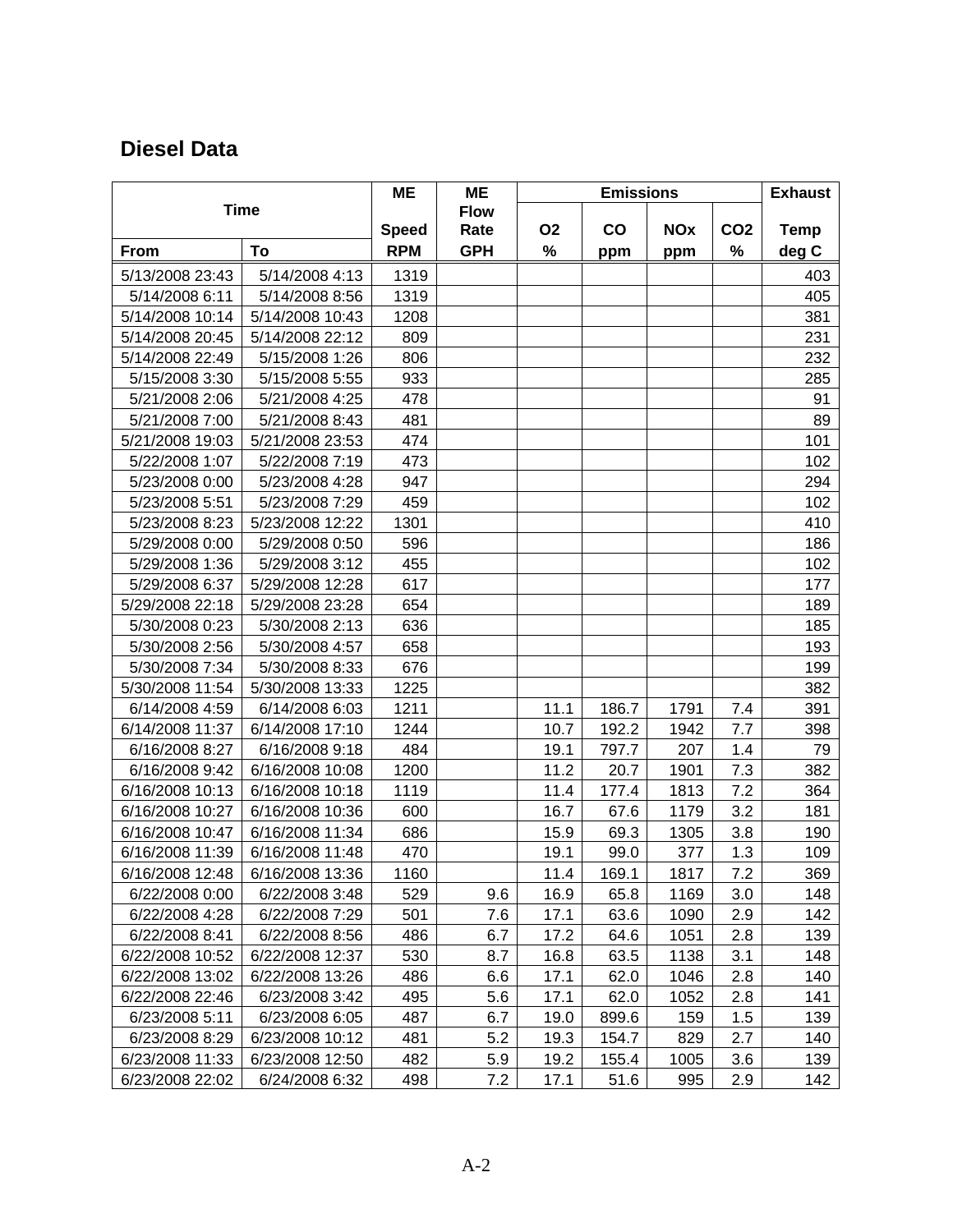### **Diesel Data**

|                 |                 | ME           | <b>ME</b>           | <b>Emissions</b> |               |            |                 | <b>Exhaust</b> |
|-----------------|-----------------|--------------|---------------------|------------------|---------------|------------|-----------------|----------------|
|                 | <b>Time</b>     | <b>Speed</b> | <b>Flow</b><br>Rate | <b>O2</b>        | $\mathbf{co}$ | <b>NOx</b> | CO <sub>2</sub> | <b>Temp</b>    |
| From            | To              | <b>RPM</b>   | <b>GPH</b>          | %                | ppm           | ppm        | %               | deg C          |
| 6/24/2008 7:05  | 6/24/2008 11:40 | 512          | 7.6                 | 17.1             | 53.8          | 1004       | 2.9             | 146            |
| 6/24/2008 21:04 | 6/24/2008 22:11 | 578          | 17.2                | 16.3             | 63.8          | 1168       | 3.5             | 163            |
| 6/24/2008 22:48 | 6/25/2008 0:21  | 493          | 9.0                 | 17.2             | 63.3          | 1052       | 2.8             | 142            |
| 6/25/2008 0:58  | 6/25/2008 1:58  | 583          | 19.1                | 16.3             | 64.9          | 1187       | 3.5             | 162            |
| 6/25/2008 3:19  | 6/25/2008 3:59  | 582          | 18.9                | 16.4             | 269.4         | 1171       | 3.4             | 162            |
| 6/25/2008 5:06  | 6/25/2008 5:33  | 529          | 11.6                | 17.0             | 63.4          | 1136       | 3.0             | 149            |
| 6/25/2008 6:00  | 6/25/2008 8:50  | 548          | 14.2                | 16.8             | 58.1          | 1066       | 3.1             | 155            |
| 6/25/2008 10:11 | 6/25/2008 10:50 | 464          | 5.4                 | 19.2             | 126.5         | 361        | 1.3             | 101            |
| 6/26/2008 10:44 | 6/26/2008 13:52 | 570          | 19.1                | 16.6             | 61.9          | 1127       | 3.3             | 164            |
| 6/28/2008 5:38  | 6/28/2008 5:59  | 1376         | 29.0                | 10.5             | 558.3         | 2227       | 7.8             | 424            |
| 6/28/2008 6:21  | 6/28/2008 7:23  | 1259         | 23.3                | 10.8             | 207.4         | 2094       | 7.6             | 399            |
| 6/28/2008 8:15  | 6/28/2008 10:05 | 555          | 9.8                 | 16.7             | 162.8         | 1092       | 3.2             | 153            |
| 6/28/2008 12:56 | 6/28/2008 14:43 | 609          | 13.0                | 16.2             | 61.7          | 1166       | 3.0             | 173            |
| 6/28/2008 16:18 | 6/28/2008 17:57 | 680          | 13.3                | 15.4             | 101.0         | 1319       | 4.1             | 195            |
| 6/29/2008 1:07  | 6/29/2008 9:38  | 1262         | 24.6                | 10.7             | 420.1         | 1959       | 7.6             | 397            |
| 6/29/2008 11:46 | 6/29/2008 12:33 | 459          | 2.6                 | 19.3             | 149.1         | 339        | 1.2             | 99             |
| 6/29/2008 13:46 | 6/29/2008 14:36 | 1255         | 26.5                | 10.9             | 206.0         | 2077       | 7.5             | 402            |
| 7/9/2008 8:27   | 7/9/2008 9:56   | 593          | 11.4                | 16.2             | 66.1          | 1196       | 3.5             | 167            |
| 7/9/2008 10:25  | 7/9/2008 11:04  | 574          | 9.7                 | 16.5             | 63.8          | 1118       | 3.3             | 161            |
| 7/9/2008 13:59  | 7/9/2008 16:35  | 549          | 10.6                | 16.9             | 63.0          | 1060       | 3.0             | 155            |
| 7/9/2008 17:23  | 7/9/2008 18:40  | 577          | 12.0                | 16.4             | 65.0          | 1155       | 3.4             | 162            |
| 7/9/2008 19:50  | 7/9/2008 20:27  | 546          | 7.9                 | 16.8             | 54.0          | 1071       | 3.1             | 153            |
| 7/10/2008 20:22 | 7/10/2008 20:57 | 566          | 9.9                 | 16.7             | 65.8          | 1086       | 3.2             | 157            |
| 7/10/2008 22:08 | 7/10/2008 22:44 | 642          | 15.2                | 15.7             | 14.2          | 1222       | 3.9             | 176            |
| 7/10/2008 23:57 | 7/11/2008 1:40  | 779          | 16.2                | 14.7             | 96.3          | 1432       | 4.6             | 245            |
| 7/11/2008 2:10  | 7/11/2008 3:18  | 792          | 15.3                | 13.9             | 114.5         | 1528       | 5.3             | 251            |
| 7/11/2008 4:59  | 7/11/2008 7:08  | 619          | 12.8                | 16.0             | 172.0         | 1179       | 3.8             | 168            |
| 7/16/2008 3:36  | 7/16/2008 5:35  | 588          | 12.5                | 16.2             | 415.0         | 1206       | 3.5             | 164            |
| 7/16/2008 6:12  | 7/16/2008 7:01  | 635          | 14.2                | 15.9             | 172.3         | 1190       | 3.8             | 175            |
| 7/16/2008 8:36  | 7/16/2008 9:10  | 666          | 14.3                | 15.7             | 135.0         | 1197       | 3.9             | 185            |
| 7/16/2008 13:40 | 7/16/2008 14:17 | 594          | 13.7                | 16.2             | 64.6          | 1185       | 3.6             | 166            |
| 7/18/2008 8:41  | 7/18/2008 9:00  | 485          | 10.5                | 18.8             | 1341.9        | 109        | 1.6             | 69             |
| 7/18/2008 10:18 | 7/18/2008 11:12 | 553          | 11.5                | 17.0             | 67.8          | 1053       | 3.0             | 157            |
| 7/18/2008 11:31 | 7/18/2008 12:28 | 1217         | 24.3                | 11.1             | 191.1         | 1785       | 7.4             | 388            |
| 7/18/2008 12:49 | 7/18/2008 14:16 | 465          | 2.7                 | 19.4             | 143.7         | 329        | 1.1             | 103            |
| 7/18/2008 14:37 | 7/18/2008 15:44 | 1232         | 25.4                | 11.0             | 183.4         | 1829       | 7.4             | 396            |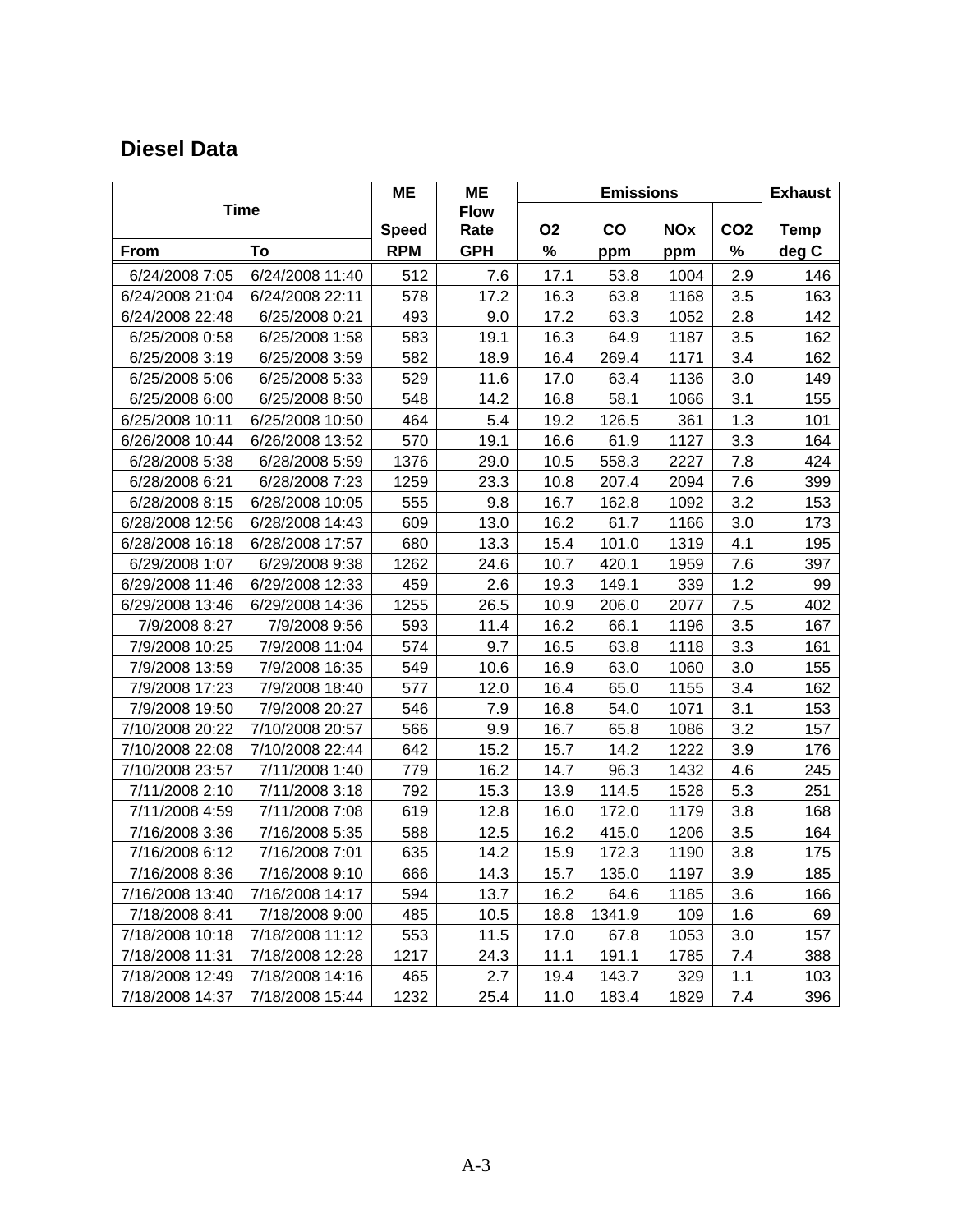### **B20 Data**

|                 |                 | ME           | <b>ME</b>           | <b>Emissions</b>                         |       |      |                 | <b>Exhaust</b> |
|-----------------|-----------------|--------------|---------------------|------------------------------------------|-------|------|-----------------|----------------|
|                 | <b>Time</b>     | <b>Speed</b> | <b>Flow</b><br>Rate | <b>O2</b><br>$\mathbf{co}$<br><b>NOx</b> |       |      | CO <sub>2</sub> | <b>Temp</b>    |
| From            | To              | <b>RPM</b>   | <b>GPH</b>          | %                                        | ppm   | ppm  | %               | deg C          |
| 7/23/2008 23:05 | 7/24/2008 0:02  | 646          | 32.5                | 15.2                                     | 85.9  | 1365 | 4.3             | 201            |
| 7/24/2008 0:41  | 7/24/2008 2:02  | 461          | 11.0                | 19.3                                     | 158.5 | 338  | 1.2             | 100            |
| 7/24/2008 3:30  | 7/24/2008 4:44  | 505          | 20.1                | 17.1                                     | 59.4  | 1009 | 2.9             | 146            |
| 7/24/2008 5:10  | 7/24/2008 6:08  | 515          | 20.2                | 17.1                                     | 58.1  | 1024 | 2.9             | 147            |
| 7/24/2008 6:42  | 7/24/2008 10:15 | 519          | 9.1                 | 17.1                                     | 58.2  | 998  | 2.9             | 147            |
| 7/24/2008 10:52 | 7/24/2008 10:59 | 574          | 10.5                | 16.6                                     | 53.8  | 1117 | 3.3             | 163            |
| 7/24/2008 11:21 | 7/24/2008 12:46 | 521          | 7.5                 | 17.0                                     | 54.1  | 1026 | 3.0             | 149            |
| 7/24/2008 21:55 | 7/25/2008 0:53  | 502          | 7.2                 | 17.1                                     | 43.8  | 981  | 2.9             | 145            |
| 7/25/2008 2:06  | 7/25/2008 2:50  | 663          | 17.8                | 14.7                                     | 57.5  | 1400 | 4.7             | 212            |
| 7/25/2008 7:29  | 7/25/2008 10:57 | 1327         | 18.8                | 10.6                                     | 94.8  | 1948 | 7.7             | 414            |
| 7/30/2008 22:18 | 7/30/2008 23:02 | 1223         | 33.5                | 11.1                                     | 26.6  | 1920 | 7.4             | 392            |
| 7/30/2008 23:20 | 7/30/2008 23:48 | 1180         | 35.1                | 11.3                                     | 14.9  | 1882 | 7.2             | 380            |
| 7/31/2008 0:18  | 7/31/2008 1:25  | 1071         | 35.3                | 12.1                                     | 0.0   | 1775 | 6.6             | 343            |
| 7/31/2008 1:52  | 7/31/2008 3:00  | 470          | 6.8                 | 19.4                                     | 102.0 | 358  | 1.2             | 101            |
| 7/31/2008 4:25  | 7/31/2008 8:11  | 456          | 5.8                 | 18.7                                     | 100.0 | 343  | 1.0             | 98             |
| 7/31/2008 8:54  | 7/31/2008 12:09 | 458          | 6.9                 | 19.0                                     | 65.0  | 350  | 1.1             | 99             |
| 7/31/2008 22:59 | 8/1/2008 5:00   | 1294         | 29.0                | 10.8                                     | 272.1 | 2100 | 7.7             | 408            |
| 8/1/2008 5:45   | 8/1/2008 7:02   | 470          | 6.1                 | 19.0                                     | 91.2  | 382  | 1.4             | 100            |
| 8/1/2008 7:36   | 8/1/2008 10:29  | 1255         | 28.6                | 10.9                                     | 205.4 | 2081 | 7.5             | 401            |
| 8/15/2008 21:27 | 8/16/2008 10:20 | 611          | 20.1                | 16.1                                     | 10.3  | 1194 | 3.6             | 175            |
| 8/16/2008 10:25 | 8/16/2008 10:30 | 425          | 10.8                | 17.6                                     | 3.1   | 821  | 2.5             | 142            |
| 8/16/2008 10:32 | 8/16/2008 10:43 | 470          | 6.9                 | 18.8                                     | 67.5  | 414  | 1.6             | 110            |
| 8/16/2008 22:41 | 8/17/2008 5:54  | 610          | 21.7                | 16.1                                     | 8.5   | 1144 | 3.6             | 176            |
| 8/17/2008 6:23  | 8/17/2008 9:52  | 664          | 23.0                | 15.5                                     | 0.2   | 1245 | 4.1             | 194            |
| 8/17/2008 11:07 | 8/17/2008 12:52 | 624          | 21.2                | 16.0                                     | 6.0   | 1154 | 3.7             | 180            |
| 8/18/2008 0:20  | 8/18/2008 4:11  | 681          | 16.2                | 15.2                                     | 2.4   | 1300 | 4.3             | 204            |
| 8/18/2008 4:42  | 8/18/2008 6:06  | 618          | 12.7                | 16.0                                     | 3.2   | 1176 | 3.7             | 179            |
| 8/18/2008 7:14  | 8/18/2008 8:43  | 641          | 15.6                | 15.7                                     | 4.5   | 1225 | 3.9             | 189            |
| 8/18/2008 9:39  | 8/18/2008 10:23 | 659          | 17.4                | 15.6                                     | 0.2   | 1246 | 4.0             | 194            |
| 8/18/2008 10:35 | 8/18/2008 12:49 | 624          | 13.4                | 15.9                                     | 3.4   | 1190 | 3.7             | 181            |
| 8/18/2008 13:51 | 8/18/2008 14:06 | 755          | 18.4                | 14.2                                     | 26.5  | 1498 | 5.0             | 240            |
| 8/18/2008 14:17 | 8/18/2008 15:04 | 1237         | 25.6                | 11.0                                     | 331.2 | 2001 | 7.4             | 396            |
| 8/20/2008 20:33 | 8/20/2008 21:00 | 621          | 15.9                | 15.9                                     | 254.9 | 1235 | 3.8             | 177            |
| 8/20/2008 22:13 | 8/20/2008 23:13 | 673          | 15.6                | 15.4                                     | 1.2   | 1269 | 4.2             | 195            |
| 8/21/2008 1:00  | 8/21/2008 2:13  | 662          | 14.9                | 14.9                                     | 58.3  | 1309 | 4.5             | 190            |
| 8/21/2008 4:07  | 8/21/2008 5:20  | 663          | 16.7                | 14.8                                     | 57.8  | 1322 | 4.6             | 191            |
| 8/21/2008 6:57  | 8/21/2008 9:54  | 627          | 12.8                | 15.8                                     | 4.1   | 1200 | 3.8             | 180            |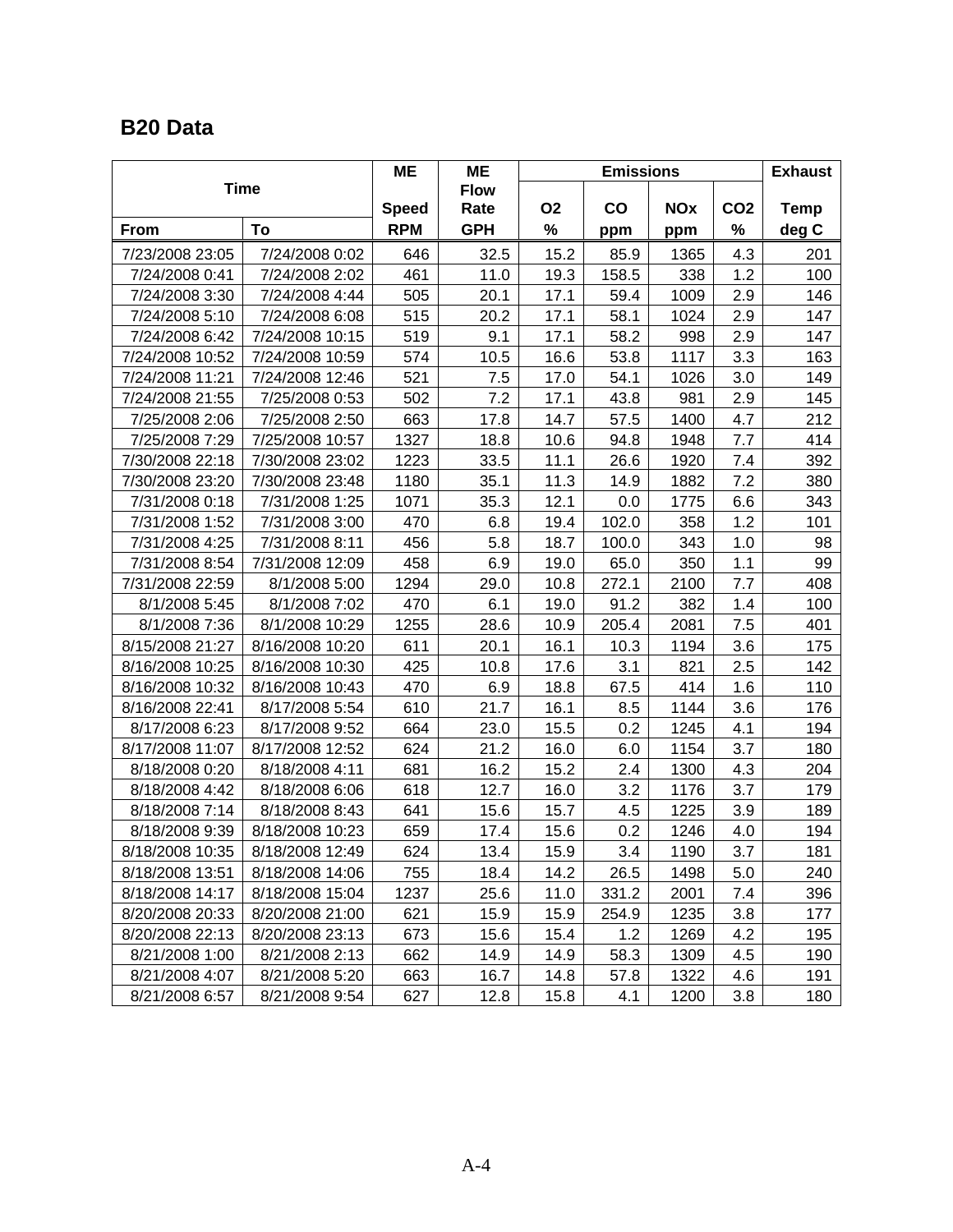### **B20 Data**

|                 |                 | ME           | <b>ME</b>           | <b>Emissions</b>                         |        |      |                 | <b>Exhaust</b> |
|-----------------|-----------------|--------------|---------------------|------------------------------------------|--------|------|-----------------|----------------|
|                 | <b>Time</b>     | <b>Speed</b> | <b>Flow</b><br>Rate | <b>O2</b><br>$\mathbf{CO}$<br><b>NOx</b> |        |      | CO <sub>2</sub> | <b>Temp</b>    |
| <b>From</b>     | To              | <b>RPM</b>   | <b>GPH</b>          | %                                        | ppm    | ppm  | %               | deg C          |
| 8/22/2008 3:38  | 8/22/2008 4:45  | 654          | 15.0                | 15.4                                     | 34.5   | 1293 | 4.1             | 185            |
| 8/22/2008 6:03  | 8/22/2008 7:57  | 638          | 14.1                | 15.7                                     | 4.4    | 1219 | 3.9             | 181            |
| 8/22/2008 8:30  | 8/22/2008 9:24  | 685          | 16.0                | 15.2                                     | 4.3    | 1306 | 4.3             | 197            |
| 8/22/2008 9:49  | 8/22/2008 10:31 | 627          | 16.0                | 15.9                                     | 4.6    | 1188 | 3.8             | 181            |
| 8/22/2008 12:25 | 8/22/2008 13:09 | 669          | 15.8                | 15.5                                     | 0.6    | 1256 | 4.1             | 196            |
| 8/22/2008 15:37 | 8/22/2008 16:41 | 1391         | 33.1                | 10.5                                     | 467.1  | 2284 | 7.8             | 433            |
| 9/4/2008 3:29   | 9/4/2008 4:45   | 1295         | 32.1                | 10.8                                     | 255.2  | 2211 | 7.7             | 405            |
| 9/4/2008 9:28   | 9/4/2008 14:45  | 1320         | 28.5                | 10.6                                     | 405.7  | 2297 | 7.8             | 412            |
| 9/4/2008 16:00  | 9/4/2008 16:22  | 467          | 4.0                 | 19.0                                     | 103.9  | 383  | 1.4             | 100            |
| 9/5/2008 6:39   | 9/5/2008 11:57  | 1260         | 31.7                | 10.8                                     | 208.3  | 2113 | 7.6             | 401            |
| 9/5/2008 12:58  | 9/5/2008 17:34  | 1281         | 33.8                | 10.7                                     | 274.3  | 2106 | 7.7             | 406            |
| 9/5/2008 18:07  | 9/5/2008 18:43  | 1486         | 32.7                | 10.2                                     | 324.2  | 2097 | 8.1             | 430            |
| 9/11/2008 11:04 | 9/11/2008 11:54 | 1257         | 31.6                | 10.9                                     | 206.5  | 2074 | 7.5             | 395            |
| 9/11/2008 15:55 | 9/11/2008 16:33 | 1238         | 31.7                | 11.0                                     | 329.3  | 2031 | 7.5             | 389            |
| 9/13/2008 7:06  | 9/13/2008 7:32  | 497          | 8.7                 | 18.9                                     | 1206.1 | 122  | 1.5             | 73             |
| 9/13/2008 8:20  | 9/13/2008 8:46  | 1294         | 32.4                | 10.8                                     | 291.3  | 2121 | 7.7             | 400            |
| 9/13/2008 11:10 | 9/13/2008 11:52 | 1278         | 33.3                | 10.8                                     | 486.7  | 1904 | 7.6             | 401            |
| 9/13/2008 13:15 | 9/13/2008 13:52 | 476          | 7.2                 | 19.4                                     | 180.2  | 317  | 1.2             | 108            |
| 9/13/2008 14:33 | 9/13/2008 15:32 | 1298         | 35.1                | 10.7                                     | 395.9  | 1874 | 7.7             | 405            |
| 9/17/2008 21:55 | 9/18/2008 3:34  | 1279         | 24.8                | 10.7                                     | 412.4  | 1975 | 7.6             | 398            |
| 9/18/2008 7:31  | 9/18/2008 9:54  | 1227         | 24.3                | 11.1                                     | 118.5  | 1944 | 7.4             | 386            |
| 9/20/2008 6:48  | 9/20/2008 7:19  | 495          | 8.0                 | 18.9                                     | 359.5  | 259  | 1.6             | 76             |
| 9/20/2008 8:05  | 9/20/2008 8:33  | 1270         | 25.7                | 10.8                                     | 361.4  | 1998 | 7.6             | 396            |
| 9/20/2008 10:27 | 9/20/2008 11:01 | 1350         | 34.1                | 10.5                                     | 639.9  | 2157 | 7.8             | 414            |
| 9/20/2008 11:46 | 9/20/2008 12:53 | 1239         | 29.1                | 11.0                                     | 328.4  | 2026 | 7.5             | 388            |
| 9/21/2008 8:03  | 9/21/2008 9:10  | 492          | 4.5                 | 19.2                                     | 570.0  | 225  | 1.3             | 81             |
| 9/21/2008 10:09 | 9/21/2008 10:42 | 914          | 15.2                | 13.6                                     | 316.2  | 1642 | 5.5             | 272            |
| 9/21/2008 11:24 | 9/21/2008 11:45 | 476          | 5.8                 | 19.4                                     | 257.3  | 330  | 1.2             | 114            |
| 9/21/2008 13:15 | 9/21/2008 13:43 | 1068         | 26.4                | 12.4                                     | 50.6   | 1753 | 6.4             | 336            |
| 9/21/2008 14:07 | 9/21/2008 14:30 | 943          | 20.5                | 13.3                                     | 253.0  | 1668 | 5.7             | 289            |
| 9/23/2008 14:27 | 9/23/2008 17:32 | 1306         | 28.8                | 10.6                                     | 526.9  | 2120 | 7.7             | 409            |
| 9/23/2008 21:51 | 9/23/2008 22:52 | 476          | 5.6                 | 19.4                                     | 251.4  | 329  | 1.2             | 100            |
| 9/24/2008 0:46  | 9/24/2008 2:41  | 1386         | 34.4                | 10.5                                     | 567.9  | 2239 | 7.8             | 423            |
| 9/25/2008 15:12 | 9/25/2008 17:38 | 477          | 2.4                 | 19.4                                     | 292.6  | 333  | 1.2             | 101            |
| 9/25/2008 18:31 | 9/25/2008 21:00 | 476          | 2.7                 | 19.4                                     | 255.0  | 327  | 1.2             | 100            |
| 9/25/2008 22:55 | 9/26/2008 0:45  | 476          | 2.7                 | 19.4                                     | 270.7  | 329  | 1.2             | 100            |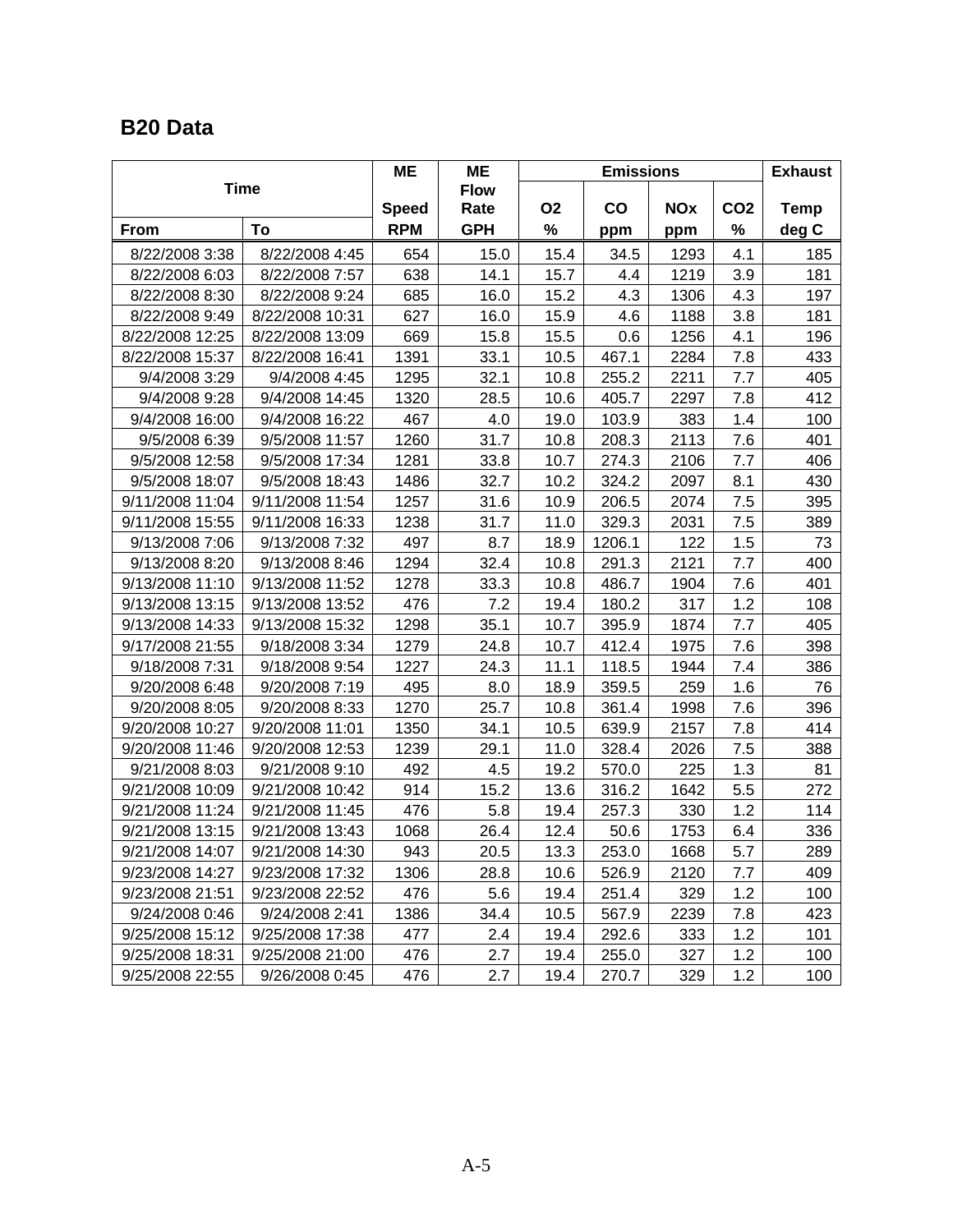### **B20 Data**

|                  |                  | <b>ME</b>    | <b>ME</b>   |           | <b>Emissions</b> |            |                 | <b>Exhaust</b> |
|------------------|------------------|--------------|-------------|-----------|------------------|------------|-----------------|----------------|
|                  | <b>Time</b>      |              | <b>Flow</b> |           |                  |            |                 |                |
|                  |                  | <b>Speed</b> | Rate        | <b>O2</b> | $\mathbf{co}$    | <b>NOx</b> | CO <sub>2</sub> | <b>Temp</b>    |
| From             | To               | <b>RPM</b>   | <b>GPH</b>  | %         | ppm              | ppm        | %               | deg C          |
| 9/26/2008 1:47   | 9/26/2008 4:16   | 1301         | 30.9        | 10.7      | 449.3            | 2116       | 7.7             | 407            |
| 9/26/2008 5:24   | 9/26/2008 7:02   | 1301         | 34.9        | 10.7      | 480.7            | 2058       | 7.7             | 405            |
| 9/26/2008 8:13   | 9/26/2008 9:25   | 1287         | 32.1        | 10.8      | 316.9            | 2149       | 7.6             | 402            |
| 9/26/2008 10:50  | 9/26/2008 14:28  | 1223         | 24.5        | 11.1      | 59.4             | 1928       | 7.4             | 390            |
| 10/1/2008 8:14   | 10/1/2008 9:00   | 1305         | 31.6        | 10.9      | 669.1            | 2133       | 7.6             | 403            |
| 10/1/2008 9:35   | 10/1/2008 10:26  | 475          | 5.2         | 19.4      | 209.1            | 348        | 1.1             | 105            |
| 10/1/2008 10:43  | 10/1/2008 11:27  | 1283         | 33.7        | 11.0      | 419.2            | 2258       | 7.5             | 397            |
| 10/8/2008 7:28   | 10/8/2008 7:47   | 1343         | 35.0        | 10.5      | 664.1            | 2163       | 7.8             | 404            |
| 10/8/2008 12:23  | 10/8/2008 15:00  | 475          | 6.3         | 19.3      | 288.8            | 331        | 1.2             | 101            |
| 10/8/2008 17:02  | 10/8/2008 17:25  | 1336         | 25.6        | 10.3      | 498.8            | 2098       | 8.0             | 414            |
| 10/10/2008 9:40  | 10/10/2008 11:30 | 477          | 2.3         | 19.4      | 290.6            | 330        | 1.2             | 101            |
| 10/10/2008 13:07 | 10/10/2008 14:56 | 475          | 1.2         | 19.3      | 301.3            | 334        | 1.2             | 100            |
| 10/10/2008 18:32 | 10/10/2008 19:30 | 1305         | 30.1        | 10.5      | 408.4            | 2109       | 7.9             | 410            |
| 10/12/2008 7:25  | 10/12/2008 8:11  | 1315         | 28.5        | 10.2      | 420.2            | 2107       | 8.0             | 414            |
| 10/12/2008 12:33 | 10/12/2008 13:32 | 478          | 2.6         | 19.3      | 331.1            | 332        | 1.2             | 101            |
| 10/13/2008 8:19  | 10/13/2008 9:26  | 1320         | 29.6        | 10.6      | 362.9            | 2027       | 7.7             | 410            |
| 10/13/2008 12:26 | 10/13/2008 13:36 | 477          | 1.3         | 19.4      | 253.6            | 306        | 1.2             | 99             |
| 10/13/2008 18:04 | 10/13/2008 19:11 | 1405         | 35.7        | 10.5      | 421.8            | 2103       | 7.8             | 420            |
| 10/14/2008 10:56 | 10/14/2008 12:38 | 477          | 3.1         | 19.4      | 316.0            | 351        | 1.2             | 101            |
| 10/14/2008 13:29 | 10/14/2008 16:30 | 478          | 3.3         | 19.3      | 308.6            | 347        | 1.2             | 102            |
| 10/14/2008 17:35 | 10/14/2008 18:34 | 1237         | 27.4        | 11.0      | 354.9            | 2007       | 7.5             | 397            |
| 10/24/2008 2:41  | 10/24/2008 10:02 | 589          | 9.0         | 16.3      | 485.0            | 1226       | 3.5             | 167            |
| 10/24/2008 11:37 | 10/24/2008 16:07 | 621          | 8.7         | 15.9      | 543.2            | 1295       | 3.8             | 178            |
| 10/24/2008 17:59 | 10/25/2008 2:02  | 618          | 8.9         | 15.8      | 467.1            | 1314       | 3.8             | 180            |
| 10/25/2008 3:39  | 10/25/2008 7:45  | 1320         | 29.2        | 10.5      | 434.2            | 2476       | 7.8             | 408            |
| 10/28/2008 7:40  | 10/28/2008 8:21  | 1325         | 29.0        | 10.6      | 213.6            | 2133       | 7.8             | 396            |
| 10/28/2008 8:48  | 10/28/2008 10:14 | 467          | 0.5         | 19.4      | 130.2            | 348        | 1.2             | 101            |
| 10/28/2008 10:27 | 10/28/2008 11:23 | 1298         | 35.7        | 10.7      | 234.5            | 2345       | 7.7             | 401            |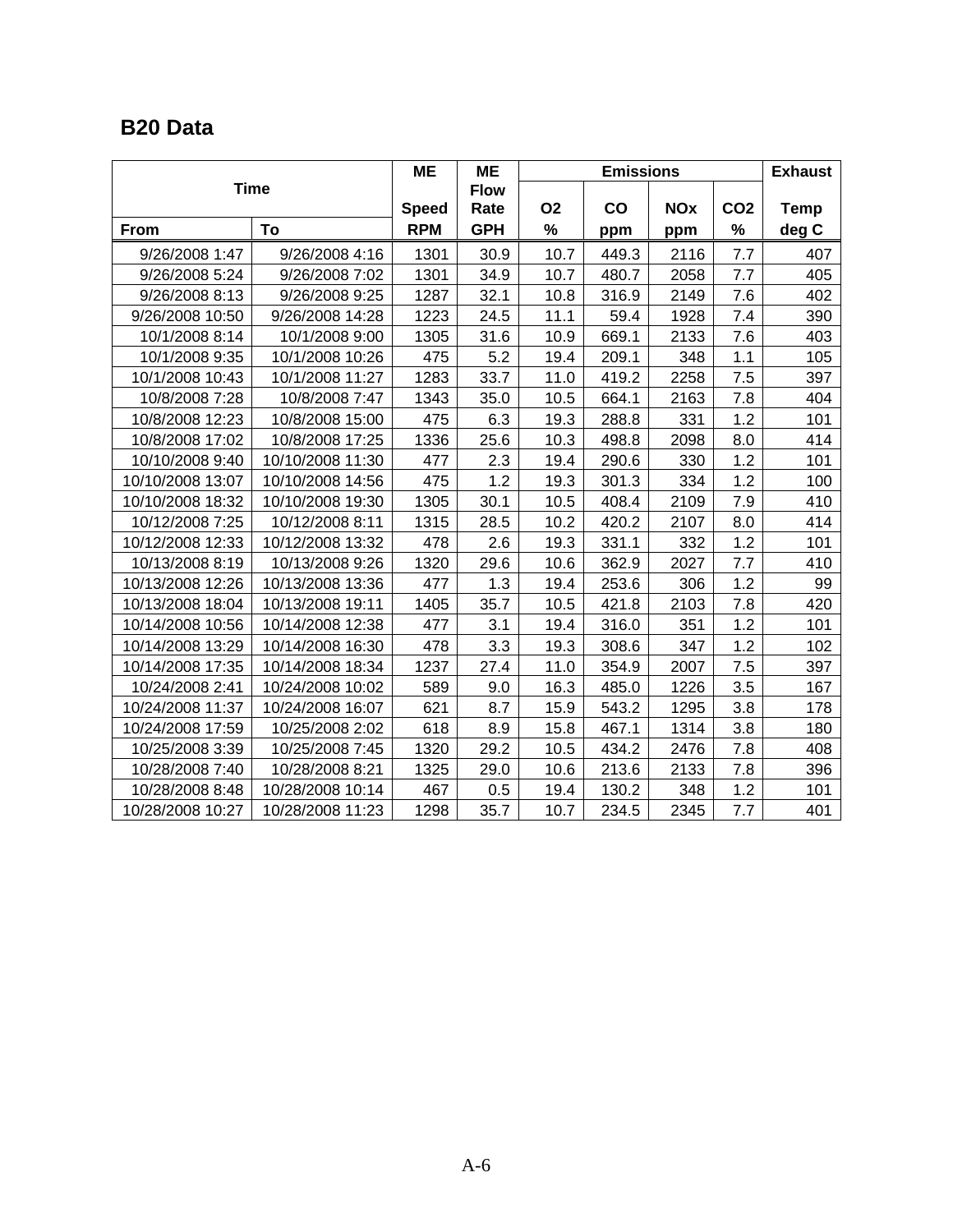# **Appendix B**

**Fuel Filter Change Log**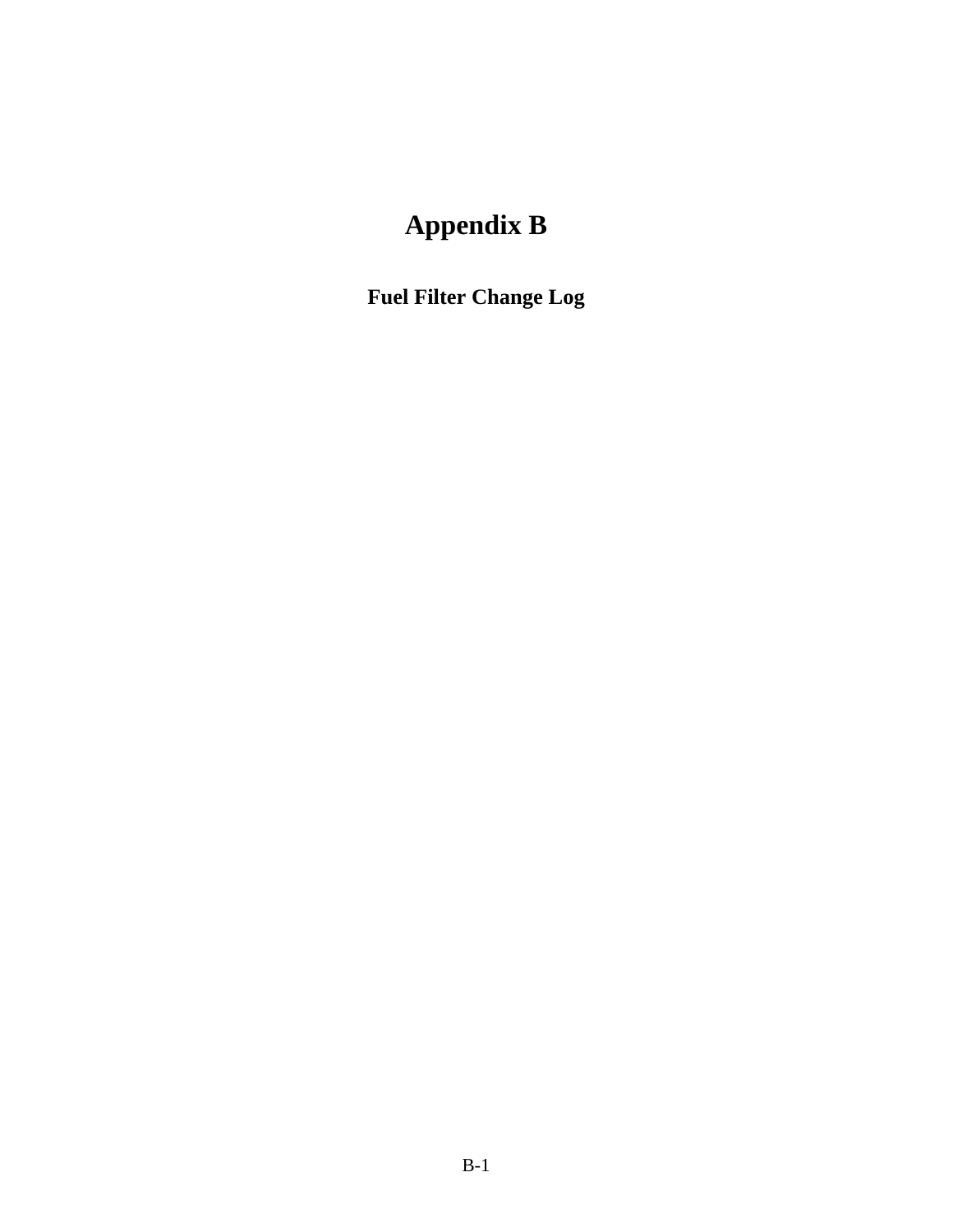## **Fuel Filter Change Log**

|             | <b>Refuel</b><br><b>Filter Change</b> |             |             | Approx.<br><b>Time</b><br>on Used<br><b>Filter</b> | <b>Remarks</b>                                 |                          |
|-------------|---------------------------------------|-------------|-------------|----------------------------------------------------|------------------------------------------------|--------------------------|
| <b>Date</b> | <b>Fuel</b><br><b>Type</b>            | <b>Date</b> | <b>Time</b> | (hrs)                                              |                                                |                          |
|             |                                       | 5/6/2008    | 1603        | unknown                                            | Filter from last season, > 100 hrs             |                          |
|             |                                       | 5/22/2008   | 2110        | 118                                                |                                                |                          |
| 6/17/2008   | <b>Diesel</b>                         |             |             |                                                    |                                                |                          |
|             |                                       | 6/23/2008   | 1146        | 199.7                                              |                                                | Filter                   |
|             |                                       | 6/27/2008   | 2018        | 104                                                |                                                | Number                   |
|             |                                       | 7/18/2008   | 1022        | 216                                                |                                                | After                    |
| 7/21/2008   | <b>B20</b>                            |             |             |                                                    | <b>New Filter</b>                              | Refueling                |
|             |                                       | 7/23/2008   | 900         | 9                                                  | 1st filter change after refueling              | 1                        |
|             |                                       | 7/24/2008   | 614         | 21                                                 |                                                | $\overline{\mathbf{c}}$  |
|             |                                       | 7/25/2008   | 1050        | 29                                                 |                                                | 3                        |
|             |                                       | 7/31/2008   | 1015        | 30                                                 |                                                | $\overline{\mathcal{A}}$ |
|             |                                       | 8/9/2008    | 200         | 94                                                 |                                                | 5                        |
|             |                                       | 8/17/2008   | 1309        | 136                                                |                                                | 6                        |
| 8/25/2008   | <b>B20</b>                            |             |             |                                                    |                                                |                          |
|             |                                       | 8/28/2008   | 1430        | 125.5                                              | Filter carried over from previous<br>refueling |                          |
|             |                                       | 8/28/2008   | 1842        | 4                                                  | 1st filter change after refueling              | 1                        |
|             |                                       | 8/28/2008   | 2200        | 3                                                  |                                                | $\overline{\mathbf{c}}$  |
|             |                                       | 8/29/2008   | 400         | $\,6$                                              |                                                | 3                        |
|             |                                       | 8/29/2008   | 1238        | 8.5                                                |                                                | 4                        |
|             |                                       | 9/3/2008    | 1057        | 9.5                                                |                                                | 5                        |
|             |                                       | 9/3/2008    | 2124        | 10.5                                               |                                                | 6                        |
|             |                                       | 9/4/2008    | 1333        | 16                                                 |                                                | $\overline{7}$           |
|             |                                       | 9/5/2008    | 1802        | 28.5                                               |                                                | 8                        |
|             |                                       | 9/16/2008   | 1913        | 39.5                                               |                                                | 9                        |
|             |                                       | 9/17/2008   | 2123        | 26                                                 |                                                | 10                       |
| 9/22/2008   | <b>B20</b>                            |             |             |                                                    |                                                |                          |
|             |                                       |             |             |                                                    | Filter carried over from previous              |                          |
|             |                                       | 9/23/2008   | 1100        | 32                                                 | refueling                                      |                          |
|             |                                       | 9/23/2008   | 1400        | 3                                                  | 1st filter change after refueling              | 1                        |
|             |                                       | 9/24/2008   | 2200        | 32                                                 |                                                | $\overline{\mathbf{c}}$  |
|             |                                       | 9/25/2008   | 1124        | 12.5                                               |                                                | 3                        |
|             |                                       | 9/26/2008   | 919         | 21.5                                               |                                                | 4                        |
|             |                                       | 10/8/2008   | 1649        | 20.5                                               |                                                | 5                        |
|             |                                       | 10/23/2008  | 2343        | 72                                                 |                                                | 6                        |
|             |                                       | 10/30/2008  | 1311        | 42                                                 |                                                | $\overline{7}$           |
|             |                                       |             |             |                                                    |                                                |                          |